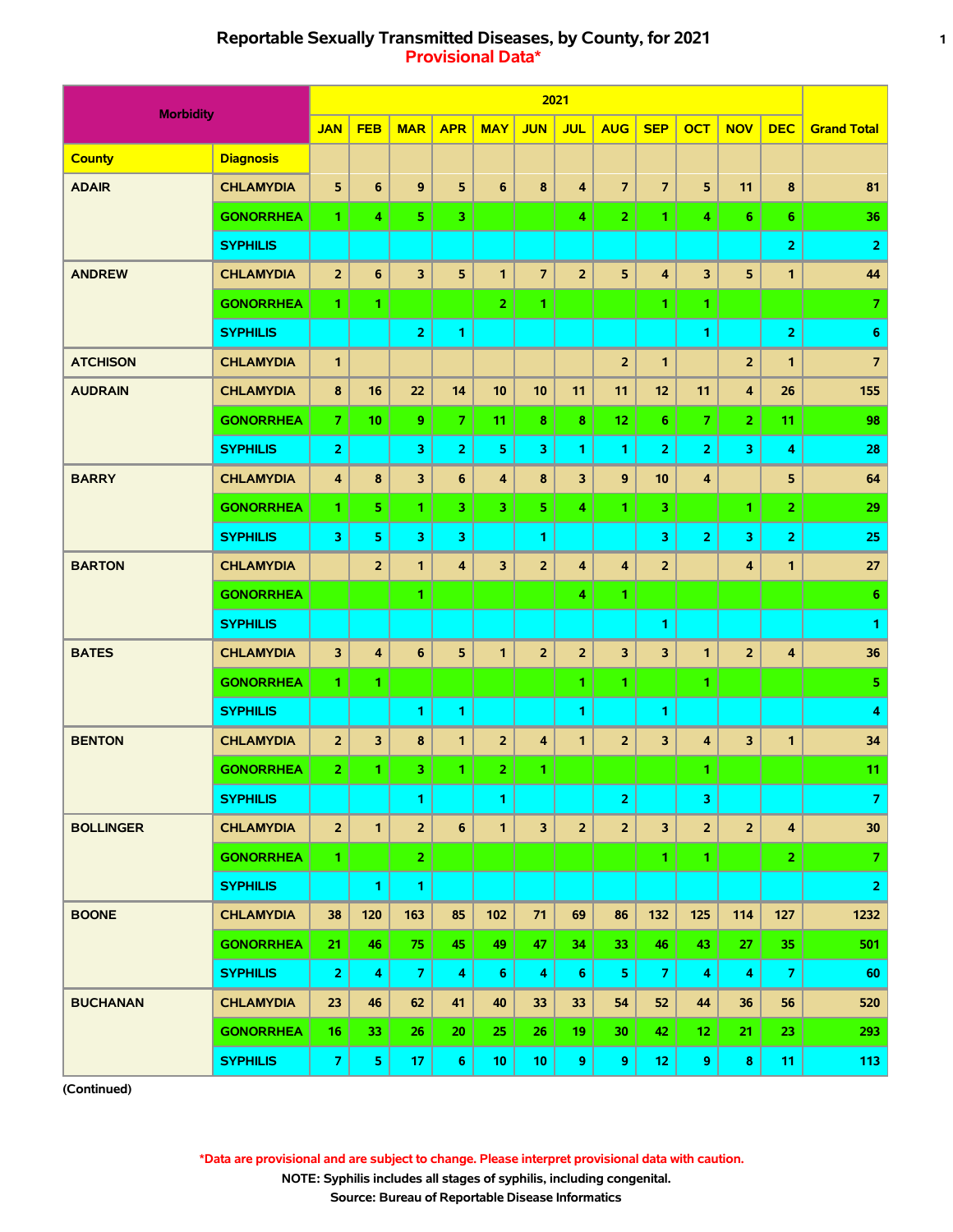# **Reportable Sexually Transmitted Diseases, by County, for 2021 2 Provisional Data\***

|                       |                  |                         |                         |                |                         |                 |                | 2021           |                         |                |                         |                         |                         |                    |
|-----------------------|------------------|-------------------------|-------------------------|----------------|-------------------------|-----------------|----------------|----------------|-------------------------|----------------|-------------------------|-------------------------|-------------------------|--------------------|
| <b>Morbidity</b>      |                  | <b>JAN</b>              | <b>FEB</b>              | <b>MAR</b>     | <b>APR</b>              | <b>MAY</b>      | <b>JUN</b>     | <b>JUL</b>     | <b>AUG</b>              | <b>SEP</b>     | <b>OCT</b>              | <b>NOV</b>              | <b>DEC</b>              | <b>Grand Total</b> |
| <b>County</b>         | <b>Diagnosis</b> |                         |                         |                |                         |                 |                |                |                         |                |                         |                         |                         |                    |
| <b>BUTLER</b>         | <b>CHLAMYDIA</b> | 21                      | 12                      | 23             | 21                      | 16              | 26             | 20             | 16                      | 27             | 25                      | 17                      | 25                      | 249                |
|                       | <b>GONORRHEA</b> | 12                      | 6                       | 12             | 16                      | 13              | 12             | 6              | 5.                      | 16             | 16                      | 18                      | 16                      | 148                |
|                       | <b>SYPHILIS</b>  | $\overline{7}$          | 8                       | 18             | $6\phantom{1}$          | 11              | 10             | 7              | 9                       | 15             | 9                       | 12                      | 6                       | 118                |
| <b>CALDWELL</b>       | <b>CHLAMYDIA</b> | $\mathbf{1}$            |                         |                | $\overline{2}$          |                 |                |                |                         | $\overline{2}$ | $\overline{\mathbf{2}}$ | 1                       | $\mathbf{1}$            | $\boldsymbol{9}$   |
|                       | <b>GONORRHEA</b> |                         |                         |                |                         |                 | $\overline{2}$ | 1              |                         |                |                         |                         |                         | 3                  |
| <b>CALLAWAY</b>       | <b>CHLAMYDIA</b> | 12                      | 15                      | 21             | 30                      | 15              | 18             | 9              | 14                      | 26             | 10                      | 22                      | 18                      | 210                |
|                       | <b>GONORRHEA</b> | 6                       | 5                       | 13             | 14                      | 11              | 20             | 6              | 10                      | 11             | 5                       | 8                       | 13                      | 122                |
|                       | <b>SYPHILIS</b>  | 6                       | 4                       |                | $\overline{\mathbf{2}}$ | 1               | $\mathbf{1}$   | 3              | 4                       | 1              | 1                       | 3                       | 14                      | 40                 |
| <b>CAMDEN</b>         | <b>CHLAMYDIA</b> | 9                       | 14                      | 11             | $6\phantom{1}$          | 10              | 16             | 3              | 9                       | 13             | 5                       | $\overline{7}$          | 14                      | 117                |
|                       | <b>GONORRHEA</b> | 1.                      | 5                       | 5              | 5                       | 1.              | $\overline{7}$ | 1.             | $\overline{2}$          | 3              | $\overline{2}$          |                         | 1.                      | 33                 |
|                       | <b>SYPHILIS</b>  |                         |                         |                | 1                       |                 |                | $\overline{2}$ |                         | 1              |                         | 1                       |                         | 5                  |
| <b>CAPE GIRARDEAU</b> | <b>CHLAMYDIA</b> | 24                      | 25                      | 32             | 32                      | 33              | 45             | 38             | 25                      | 45             | 41                      | 38                      | 48                      | 426                |
|                       | <b>GONORRHEA</b> | 16                      | 16                      | 21             | 21                      | 17              | 21             | 20             | 17                      | 20             | 15                      | 6                       | 17                      | 207                |
|                       | <b>SYPHILIS</b>  | $\overline{\mathbf{2}}$ | $\mathbf{1}$            | $\overline{2}$ | 3                       | 3               | $\mathbf{1}$   |                | $\overline{2}$          | 6              | 3                       | 2                       | $\overline{7}$          | 32                 |
| <b>CARROLL</b>        | <b>CHLAMYDIA</b> | $\overline{2}$          | 1                       |                | 1                       | 1               |                |                |                         |                | $\overline{2}$          | $\mathbf{1}$            |                         | 8                  |
|                       | <b>GONORRHEA</b> | 1.                      |                         |                | 1                       |                 |                | $\overline{2}$ |                         |                | 1                       |                         | 1.                      | 6                  |
|                       | <b>SYPHILIS</b>  |                         |                         | 1              |                         |                 |                |                |                         |                |                         |                         |                         | 1                  |
| <b>CARTER</b>         | <b>CHLAMYDIA</b> |                         |                         | $\mathbf{1}$   | 3                       |                 | $\overline{2}$ | 3              | $\mathbf{1}$            |                |                         |                         | $\overline{2}$          | $12$               |
|                       | <b>GONORRHEA</b> |                         |                         |                | 1                       |                 |                |                | 1.                      | 1              |                         |                         |                         | 3                  |
|                       | <b>SYPHILIS</b>  | 1.                      |                         |                | 1                       |                 |                |                | 3                       | 1              | 1                       | 1                       | 1.                      | 9                  |
| <b>CASS</b>           | <b>CHLAMYDIA</b> | 42                      | 42                      | 41             | 23                      | 49              | 33             | 35             | 31                      | 43             | 23                      | 20                      | 23                      | 405                |
|                       | <b>GONORRHEA</b> | 14                      | 11                      | 21             | 9                       | 16 <sub>1</sub> | $\overline{7}$ | 14             | 9.                      | 9              | 6.                      | 4                       | 4                       | 124                |
|                       | <b>SYPHILIS</b>  | $\mathbf{1}$            | $\mathbf{1}$            | 3              | $\overline{2}$          | $\mathbf{3}$    |                | 3              | $\overline{\mathbf{2}}$ | $\overline{7}$ | 5                       |                         | $\overline{\mathbf{4}}$ | 31                 |
| <b>CEDAR</b>          | <b>CHLAMYDIA</b> | 5                       |                         | $\overline{2}$ | 5                       | $\overline{2}$  |                | $\mathbf{1}$   | 5                       | 1              | $\mathbf{1}$            | $\mathbf{1}$            | $\overline{\mathbf{4}}$ | 27                 |
|                       | <b>GONORRHEA</b> | $\mathbf{1}$            |                         | 1              |                         |                 | 3              |                |                         | 4              |                         | 1.                      | 2 <sup>1</sup>          | 12 <sub>2</sub>    |
|                       | <b>SYPHILIS</b>  |                         |                         | 1              |                         |                 |                | 1              |                         |                |                         |                         | 1.                      | 3                  |
| <b>CHARITON</b>       | <b>CHLAMYDIA</b> |                         | $\overline{\mathbf{3}}$ |                |                         |                 |                | 3              | 3                       | 4              | $\mathbf{1}$            | $\overline{\mathbf{4}}$ | $\mathbf{1}$            | 19                 |
|                       | <b>GONORRHEA</b> | 1.                      |                         |                |                         |                 |                |                |                         | 1.             |                         |                         |                         | $\mathbf{2}$       |
|                       | <b>SYPHILIS</b>  |                         |                         | $\overline{2}$ |                         |                 |                |                |                         |                |                         |                         |                         | $2 \mid$           |

**(Continued)**

 **\*Data are provisional and are subject to change. Please interpret provisional data with caution.**

 **NOTE: Syphilis includes all stages of syphilis, including congenital.**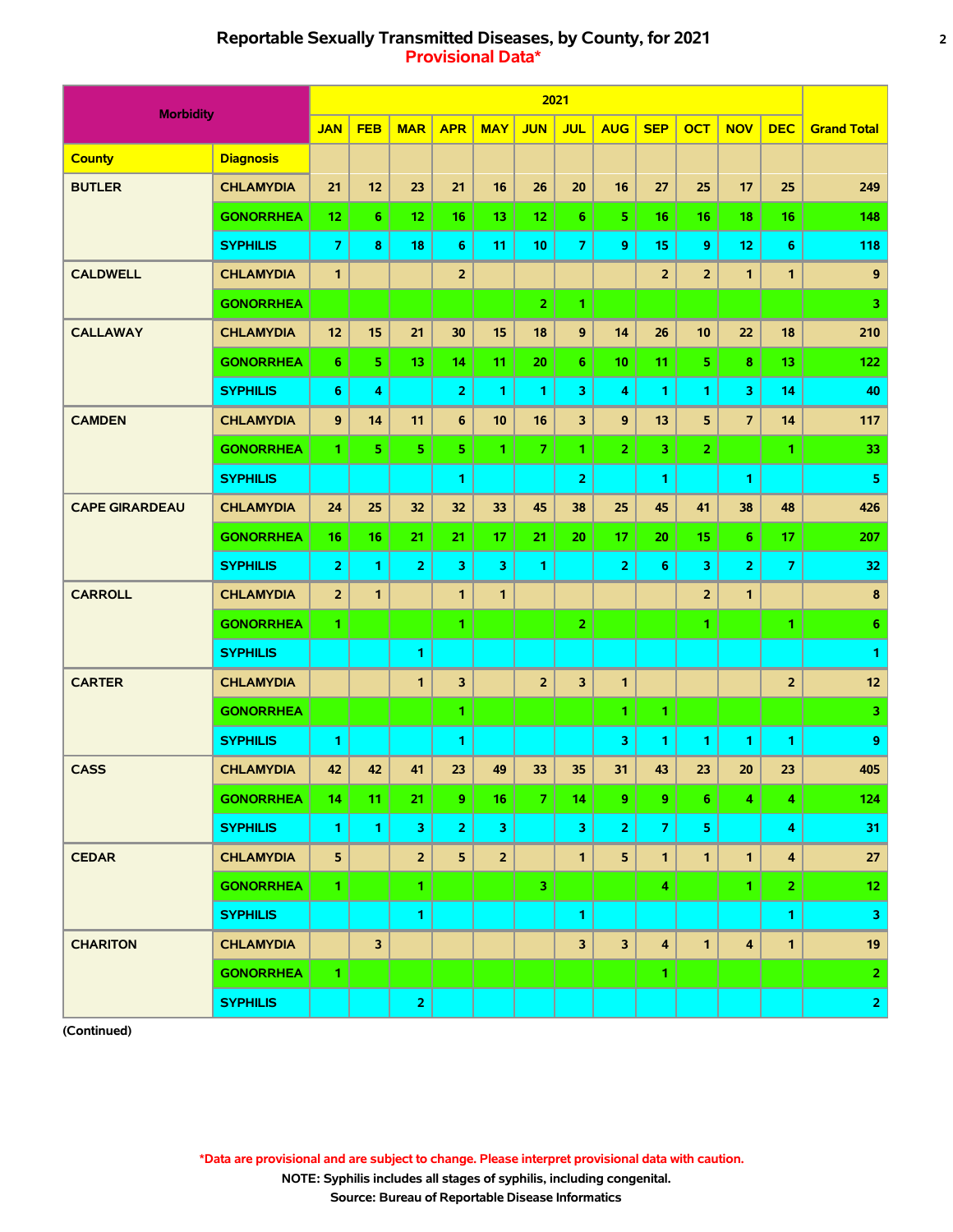# **Reportable Sexually Transmitted Diseases, by County, for 2021 3 Provisional Data\***

|                  |                  |                         |                |                |                |                |                | 2021           |                |                |                         |                |                         |                    |
|------------------|------------------|-------------------------|----------------|----------------|----------------|----------------|----------------|----------------|----------------|----------------|-------------------------|----------------|-------------------------|--------------------|
| <b>Morbidity</b> |                  | <b>JAN</b>              | <b>FEB</b>     | <b>MAR</b>     | <b>APR</b>     | <b>MAY</b>     | <b>JUN</b>     | <b>JUL</b>     | <b>AUG</b>     | <b>SEP</b>     | <b>OCT</b>              | <b>NOV</b>     | <b>DEC</b>              | <b>Grand Total</b> |
| <b>County</b>    | <b>Diagnosis</b> |                         |                |                |                |                |                |                |                |                |                         |                |                         |                    |
| <b>CHRISTIAN</b> | <b>CHLAMYDIA</b> | 13                      | 13             | 27             | 11             | 13             | 28             | 16             | 14             | 23             | 19                      | 14             | 18                      | 209                |
|                  | <b>GONORRHEA</b> | 3                       | 5              | 9              | 10             | 6              | 13             | 13             | 10             | 13             | 3                       | 6              | 6                       | 97                 |
|                  | <b>SYPHILIS</b>  |                         |                |                | 1              | 1.             | 1              |                | 6              | 3              | 3                       | $\overline{2}$ | $\overline{2}$          | 19                 |
| <b>CLARK</b>     | <b>CHLAMYDIA</b> | $\mathbf{1}$            | $\overline{2}$ | $\mathbf{1}$   |                | $\overline{2}$ | 3              | 3              |                | $\overline{2}$ |                         |                |                         | 14                 |
|                  | <b>GONORRHEA</b> |                         | 1              |                |                |                |                | 1              |                |                |                         |                |                         | $\overline{2}$     |
| <b>CLAY</b>      | <b>CHLAMYDIA</b> | 83                      | 89             | 118            | 93             | 85             | 127            | 99             | 78             | 103            | 91                      | 74             | 97                      | 1137               |
|                  | <b>GONORRHEA</b> | 33                      | 31             | 33             | 29             | 25             | 50             | 35             | 25             | 41             | 35                      | 29             | 46                      | 412                |
|                  | <b>SYPHILIS</b>  | 6                       | 10             | 9              | 3              | $6\phantom{a}$ | 11             | 7              | 4              | 10             | $\overline{7}$          | 10             | 10                      | 93                 |
| <b>CLINTON</b>   | <b>CHLAMYDIA</b> | 5                       | 5              | $\overline{7}$ | 4              | $\overline{2}$ | 8              | 1              | 3              | 4              | 6                       | $\overline{2}$ | $\overline{2}$          | 49                 |
|                  | <b>GONORRHEA</b> | 1.                      | 1              | $\mathbf{1}$   |                |                | 3              | 1.             |                | $\overline{2}$ | 1.                      |                | 1.                      | 11                 |
|                  | <b>SYPHILIS</b>  |                         |                | 1              |                |                |                |                |                | 1              | 1                       |                |                         | 3                  |
| <b>COLE</b>      | <b>CHLAMYDIA</b> | 35                      | 37             | 44             | 35             | 27             | 35             | 25             | 47             | 51             | 42                      | 38             | 54                      | 470                |
|                  | <b>GONORRHEA</b> | 14                      | 20             | 18             | 21             | 15             | 13             | 14             | 14             | 40             | 15                      | 25             | 38                      | 247                |
|                  | <b>SYPHILIS</b>  |                         | $\mathbf{1}$   | 4              | $\mathbf{1}$   | 2              | 4              | 4              | 1.             | 3              |                         | $\mathbf 2$    | 3                       | 25                 |
| <b>COOPER</b>    | <b>CHLAMYDIA</b> | $\overline{\mathbf{4}}$ | 1              | 3              | 4              | 3              | 5              | $\overline{2}$ | $\overline{2}$ | 3              | 4                       | 3              | 3                       | 37                 |
|                  | <b>GONORRHEA</b> |                         | $\overline{2}$ | 1              | 4              | 1.             | 1              | 1.             | $\overline{2}$ | $\overline{2}$ |                         | $\overline{2}$ | 1.                      | 17                 |
|                  | <b>SYPHILIS</b>  |                         |                |                |                | 1              |                |                |                |                |                         |                |                         | 1                  |
| <b>CRAWFORD</b>  | <b>CHLAMYDIA</b> | 4                       | 3              | 6              | $\mathbf{1}$   | $\overline{7}$ | $\overline{7}$ | $\overline{2}$ | 3              | 4              | 5                       | $\overline{2}$ | 5                       | 49                 |
|                  | <b>GONORRHEA</b> |                         | 1              | 3              | $\overline{2}$ | $\mathbf{7}$   | 3              | 3.             | 1.             | 4              |                         |                | 1                       | 25                 |
|                  | <b>SYPHILIS</b>  |                         |                | 1              | 1              |                | 1              |                |                |                | 1                       |                |                         | 4                  |
| <b>DADE</b>      | <b>CHLAMYDIA</b> | $\mathbf{1}$            | 1              | 1              |                | $\overline{2}$ | 1              | 1              | 1              | $\overline{2}$ | $\overline{\mathbf{2}}$ | 1              |                         | 13                 |
|                  | <b>GONORRHEA</b> |                         | 1              |                |                | 1.             |                |                |                |                | 1.                      | 1.             | -1.                     | 5 <sub>1</sub>     |
|                  | <b>SYPHILIS</b>  |                         |                |                |                |                | 1              |                |                |                |                         |                |                         | $\mathbf{1}$       |
| <b>DALLAS</b>    | <b>CHLAMYDIA</b> | $\overline{\mathbf{3}}$ |                | $\overline{2}$ | 3              | 3 <sup>1</sup> | $\mathbf{1}$   | $\mathbf{1}$   | $\mathbf{1}$   | 8              | $\mathbf{1}$            | $\mathbf{1}$   | $\overline{\mathbf{4}}$ | 28                 |
|                  | <b>GONORRHEA</b> |                         | 1              |                | $\mathbf{2}$   | 3 <sup>7</sup> | $\mathbf{2}$   | 3.             |                |                |                         | 1.             | 2 <sup>1</sup>          | 14                 |
|                  | <b>SYPHILIS</b>  |                         | 1              | 1.             | 1.             |                |                | 1              |                |                |                         |                | 1.                      | 5                  |
| <b>DAVIESS</b>   | <b>CHLAMYDIA</b> |                         | $\overline{2}$ | $\overline{2}$ | $\mathbf{1}$   | $\overline{2}$ | $\mathbf{1}$   | 3              | $\overline{2}$ |                | 1                       | 4              | $\mathbf{1}$            | 19                 |
|                  | <b>GONORRHEA</b> |                         | 1              |                |                | 1.             |                | 1.             |                |                |                         |                |                         | 3.                 |
|                  | <b>SYPHILIS</b>  |                         |                |                |                |                |                |                | $\mathbf{3}$   |                |                         |                |                         | 3 <sup>1</sup>     |

**(Continued)**

 **\*Data are provisional and are subject to change. Please interpret provisional data with caution.**

 **NOTE: Syphilis includes all stages of syphilis, including congenital.**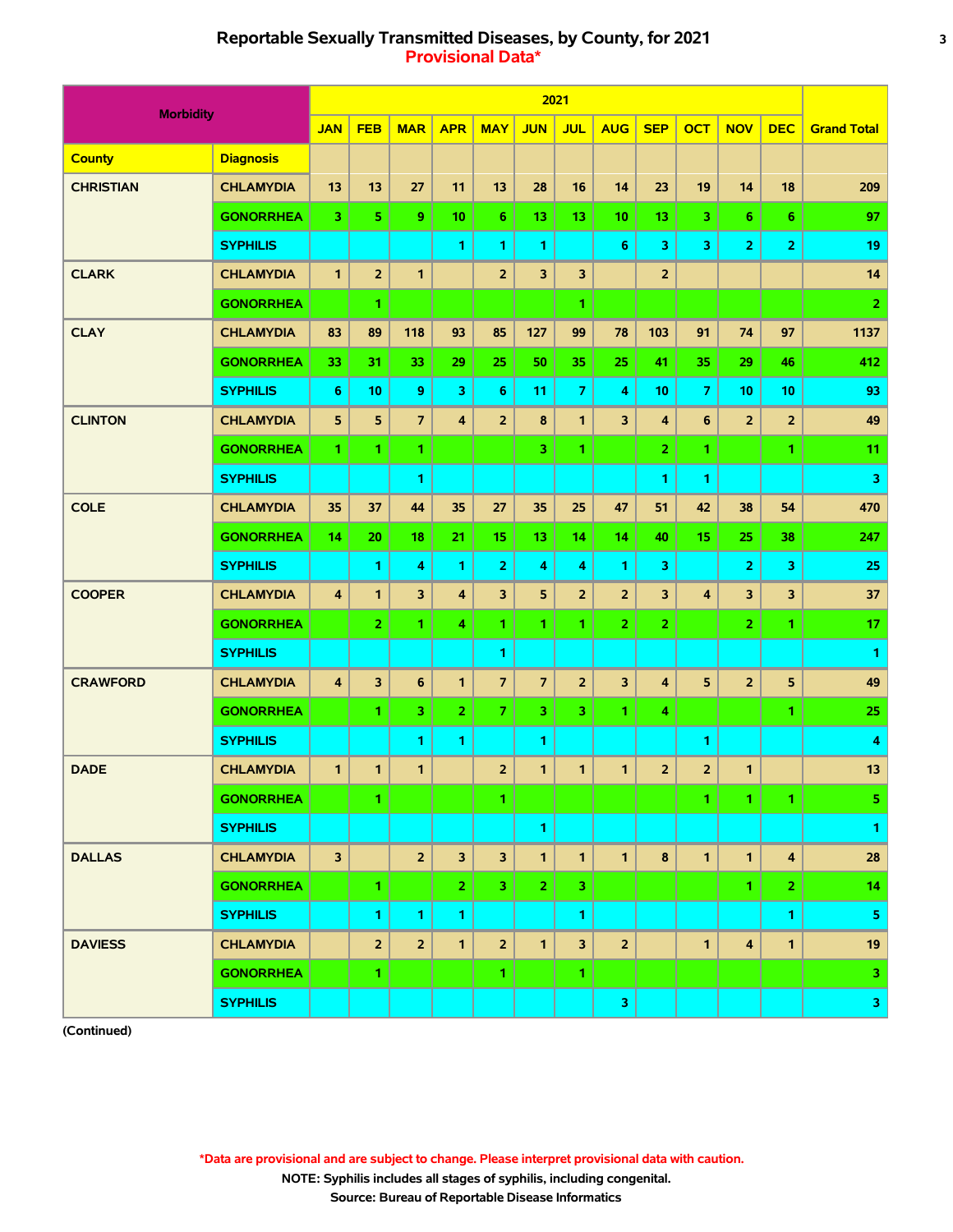# **Reportable Sexually Transmitted Diseases, by County, for 2021 4 Provisional Data\***

|                  |                  |                         |                         |                         |                |                         |                         | 2021                    |                         |                         |                         |                         |                         |                         |
|------------------|------------------|-------------------------|-------------------------|-------------------------|----------------|-------------------------|-------------------------|-------------------------|-------------------------|-------------------------|-------------------------|-------------------------|-------------------------|-------------------------|
| <b>Morbidity</b> |                  | <b>JAN</b>              | <b>FEB</b>              | <b>MAR</b>              | <b>APR</b>     | <b>MAY</b>              | <b>JUN</b>              | <b>JUL</b>              | <b>AUG</b>              | <b>SEP</b>              | <b>OCT</b>              | <b>NOV</b>              | <b>DEC</b>              | <b>Grand Total</b>      |
| <b>County</b>    | <b>Diagnosis</b> |                         |                         |                         |                |                         |                         |                         |                         |                         |                         |                         |                         |                         |
| <b>DEKALB</b>    | <b>CHLAMYDIA</b> | 3                       |                         | 5                       | $\mathbf{1}$   | 3                       | $\overline{2}$          | 3                       | $\mathbf{1}$            | $\mathbf{1}$            |                         | $\overline{2}$          | $\overline{2}$          | 23                      |
|                  | <b>GONORRHEA</b> | 1.                      | 3                       |                         |                |                         | 1                       | 1.                      |                         | 1                       |                         | 1.                      | $\mathbf{z}$            | 10                      |
|                  | <b>SYPHILIS</b>  |                         |                         |                         |                |                         |                         |                         | 1                       |                         |                         |                         | 1                       | $\overline{2}$          |
| <b>DENT</b>      | <b>CHLAMYDIA</b> | $\mathbf{1}$            | $\mathbf{1}$            | $\overline{2}$          | 2 <sup>2</sup> | $\overline{2}$          |                         |                         |                         | $\overline{2}$          | $\overline{\mathbf{3}}$ |                         | 3                       | 16                      |
|                  | <b>GONORRHEA</b> | $\overline{2}$          | 1                       |                         |                | $\overline{2}$          |                         |                         |                         |                         |                         |                         |                         | $\overline{\mathbf{5}}$ |
|                  | <b>SYPHILIS</b>  |                         | 1                       |                         |                | 1                       |                         |                         |                         |                         | 1                       |                         |                         | 3                       |
| <b>DOUGLAS</b>   | <b>CHLAMYDIA</b> |                         | 1                       | $\overline{2}$          | $\mathbf{1}$   | $\overline{2}$          | 4                       | $\mathbf{1}$            | $\mathbf{1}$            | $\overline{\mathbf{3}}$ | $\mathbf{1}$            | $\mathbf{1}$            |                         | 17                      |
|                  | <b>GONORRHEA</b> | 1.                      | 1                       | $\overline{2}$          |                |                         | 1.                      |                         |                         | 1.                      | 1.                      |                         |                         | $\overline{7}$          |
|                  | <b>SYPHILIS</b>  |                         |                         |                         | 2              | $\mathbf{1}$            |                         |                         | 1                       | 1                       |                         | $\overline{\mathbf{2}}$ |                         | $\overline{7}$          |
| <b>DUNKLIN</b>   | <b>CHLAMYDIA</b> | 9                       | $\overline{7}$          | 15                      | 16             | 14                      | 14                      | 16                      | 13                      | 16                      | 11                      | 12                      | 13                      | 156                     |
|                  | <b>GONORRHEA</b> | 6                       | $\overline{7}$          | 9                       | 8              | 4                       | $\overline{7}$          | 14                      | 10                      | $\overline{7}$          | $\overline{7}$          | 9                       | 6                       | 94                      |
|                  | <b>SYPHILIS</b>  | 1.                      | 1                       | 3                       |                | 6                       | 4                       | 3                       | 3                       | 4                       | $\overline{\mathbf{3}}$ | 5                       |                         | 33                      |
| <b>FRANKLIN</b>  | <b>CHLAMYDIA</b> | 12                      | 17                      | 20                      | 13             | 14                      | 23                      | 10                      | 14                      | 16                      | 19                      | 17                      | 17                      | 192                     |
|                  | <b>GONORRHEA</b> | 6                       | 5                       | $\overline{7}$          | 10             | 8                       | 9                       | 5.                      | 4                       | $\overline{7}$          | 4                       | $6\phantom{1}$          | 8                       | 79                      |
|                  | <b>SYPHILIS</b>  | $\overline{2}$          |                         | 3                       | 1              | $\overline{2}$          | $\overline{2}$          | $\overline{2}$          | 5                       | 1                       | $\overline{7}$          | $\overline{2}$          | $\overline{2}$          | 29                      |
| <b>GASCONADE</b> | <b>CHLAMYDIA</b> | $\overline{2}$          | $\overline{\mathbf{4}}$ | 3                       | $\overline{2}$ | 5                       | 5                       | 3                       | $\mathbf{1}$            | $\mathbf{1}$            | $\overline{2}$          | 3                       | 3                       | 34                      |
|                  | <b>GONORRHEA</b> | $\overline{2}$          | 5                       | 1                       |                |                         | $\overline{2}$          |                         | 2 <sup>1</sup>          |                         | 1.                      |                         | $\overline{2}$          | 15                      |
|                  | <b>SYPHILIS</b>  |                         |                         |                         |                |                         |                         |                         | 1                       |                         |                         |                         | 1.                      | $\overline{2}$          |
| <b>GENTRY</b>    | <b>CHLAMYDIA</b> | $\overline{2}$          |                         | 3                       |                |                         | $\mathbf{1}$            | $\overline{2}$          | 3                       | $\mathbf{1}$            | $\mathbf{1}$            |                         | $\overline{\mathbf{4}}$ | 17                      |
|                  | <b>GONORRHEA</b> |                         |                         |                         | 1.             |                         | 1                       | 1.                      |                         | 1.                      |                         |                         | 1.                      | $\overline{\mathbf{5}}$ |
|                  | <b>SYPHILIS</b>  | 1                       |                         |                         |                | $\overline{2}$          |                         |                         |                         |                         |                         | 1                       |                         | 4                       |
| <b>GREENE</b>    | <b>CHLAMYDIA</b> | 111                     | 140                     | 214                     | 175            | 157                     | 166                     | 157                     | 147                     | 207                     | 151                     | 134                     | 182                     | 1941                    |
|                  | <b>GONORRHEA</b> | 78                      | 81                      | 128                     | 101            | 84                      | 126                     | 86                      | 84                      | 113                     | 90                      | 79                      | 119                     | 1169                    |
|                  | <b>SYPHILIS</b>  | 16                      | 11                      | 18                      | 26             | 28                      | 27                      | 18                      | 21                      | 40                      | 23                      | 21                      | 32                      | 281                     |
| <b>GRUNDY</b>    | <b>CHLAMYDIA</b> | $\overline{\mathbf{4}}$ | $\overline{2}$          | $\overline{\mathbf{4}}$ | $\mathbf{3}$   | $\overline{2}$          | $\overline{2}$          |                         | $\mathbf{1}$            | 6                       | $\overline{2}$          |                         | $\mathbf{3}$            | 29                      |
|                  | <b>GONORRHEA</b> |                         |                         | $\overline{2}$          | $\mathbf{1}$   | 1.                      |                         |                         |                         | 1.                      | 3 <sub>1</sub>          | $\mathbf{1}$            |                         | 9                       |
| <b>HARRISON</b>  | <b>CHLAMYDIA</b> |                         | $\overline{2}$          | $\overline{\mathbf{3}}$ |                |                         | 3                       | $\overline{\mathbf{3}}$ | $\overline{\mathbf{3}}$ | $\mathbf{1}$            | $\mathbf{1}$            | $\overline{2}$          | $\mathbf{1}$            | 19                      |
|                  | <b>GONORRHEA</b> | $\mathbf{1}$            | 1.                      |                         |                | $\mathbf{1}$            |                         |                         |                         | 1.                      |                         |                         |                         | $\overline{4}$          |
| <b>HENRY</b>     | <b>CHLAMYDIA</b> | $\overline{\mathbf{4}}$ | $\overline{\mathbf{4}}$ | 10                      | $\mathbf{1}$   | $\pmb{8}$               | $\overline{\mathbf{4}}$ | $\overline{\mathbf{4}}$ | $\overline{z}$          | $\overline{\mathbf{4}}$ | 10                      | 5                       | $\overline{7}$          | 68                      |
|                  | <b>GONORRHEA</b> | 2 <sub>1</sub>          | 1.                      |                         | $\mathbf{3}$   | $\mathbf{2}$            | 9                       | $\mathbf{1}$            | 4                       | 3                       | $\mathbf{1}$            | 3                       | 3 <sub>1</sub>          | 32                      |
|                  | <b>SYPHILIS</b>  |                         |                         |                         |                | $\overline{\mathbf{2}}$ | $\mathbf{1}$            |                         | $\overline{2}$          |                         |                         | $\mathbf{1}$            |                         | 6 <sub>1</sub>          |

**(Continued)**

 **\*Data are provisional and are subject to change. Please interpret provisional data with caution.**

 **NOTE: Syphilis includes all stages of syphilis, including congenital.**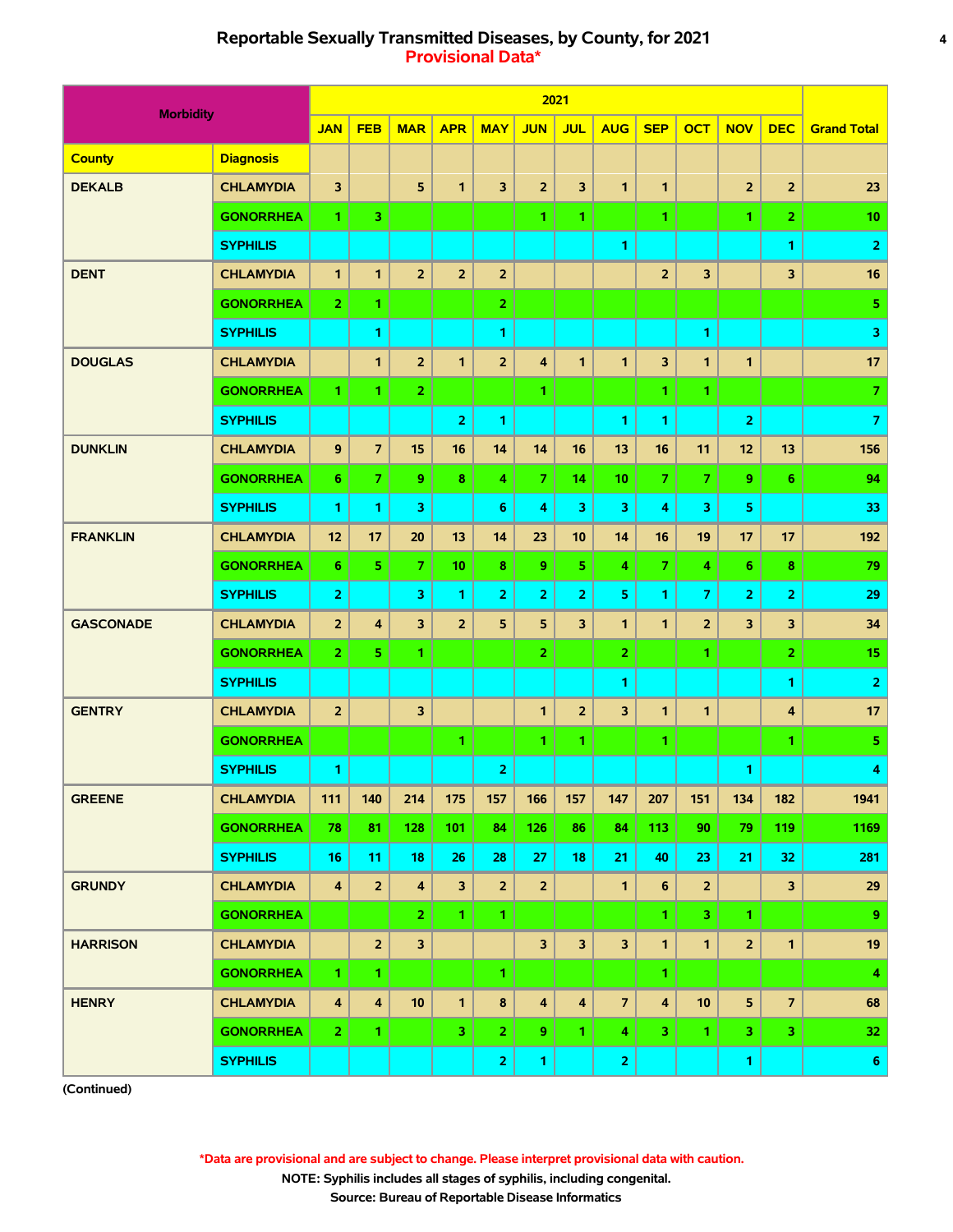# **Reportable Sexually Transmitted Diseases, by County, for 2021 5 Provisional Data\***

| <b>Morbidity</b> |                  |                         |                |                |                         |                         |              | 2021         |                 |                         |                |                |                |                    |
|------------------|------------------|-------------------------|----------------|----------------|-------------------------|-------------------------|--------------|--------------|-----------------|-------------------------|----------------|----------------|----------------|--------------------|
|                  |                  | <b>JAN</b>              | <b>FEB</b>     | <b>MAR</b>     | <b>APR</b>              | <b>MAY</b>              | <b>JUN</b>   | <b>JUL</b>   | <b>AUG</b>      | <b>SEP</b>              | <b>OCT</b>     | <b>NOV</b>     | <b>DEC</b>     | <b>Grand Total</b> |
| <b>County</b>    | <b>Diagnosis</b> |                         |                |                |                         |                         |              |              |                 |                         |                |                |                |                    |
| <b>HICKORY</b>   | <b>CHLAMYDIA</b> | $\mathbf{1}$            | $\overline{2}$ |                | 1                       | $\overline{2}$          | $\mathbf{1}$ |              | $\overline{2}$  |                         |                | 3              | 1              | 13                 |
|                  | <b>GONORRHEA</b> |                         | 1              |                | 1                       | 1.                      |              |              |                 | 3                       |                |                |                | 6                  |
|                  | <b>SYPHILIS</b>  |                         |                |                |                         |                         |              |              |                 | $\overline{2}$          | 1              |                | 1              | 4                  |
| <b>HOLT</b>      | <b>CHLAMYDIA</b> |                         |                | 1              | $\overline{2}$          |                         |              |              | 1               |                         |                | 3              | 1              | 8                  |
|                  | <b>GONORRHEA</b> |                         |                | 1              |                         |                         |              |              |                 |                         |                | 1.             |                | $\overline{2}$     |
| <b>HOWARD</b>    | <b>CHLAMYDIA</b> | $\overline{\mathbf{4}}$ | $\overline{2}$ | 6              | 3                       | $\overline{2}$          | $\mathbf{1}$ | 1            |                 | $\overline{\mathbf{3}}$ |                | 4              | 3              | 29                 |
|                  | <b>GONORRHEA</b> | 3                       | $\overline{2}$ | 3              | 1                       | $\mathbf{1}$            |              |              | $\mathbf{1}$    | 1                       | 1              | 1              |                | 14                 |
|                  | <b>SYPHILIS</b>  |                         |                |                |                         |                         |              | 1            |                 |                         |                |                |                | 1                  |
| <b>HOWELL</b>    | <b>CHLAMYDIA</b> | $\overline{7}$          | 12             | 17             | $6\phantom{1}$          | 12                      | 11           | 10           | $\overline{7}$  | 15                      | 5              | 1              | 8              | 111                |
|                  | <b>GONORRHEA</b> | $\overline{2}$          | $\overline{2}$ | 9              | $\overline{\mathbf{3}}$ | 3                       | 4            | 4            | 2 <sup>1</sup>  | 5                       | 3              |                | 10             | 47                 |
|                  | <b>SYPHILIS</b>  | 1.                      | 1              |                | 2                       | 1                       |              | 1            | 1               | 4                       |                |                |                | 11                 |
| <b>IRON</b>      | <b>CHLAMYDIA</b> |                         | 1              | 1              | 1                       | 1                       | 1            | 1.           | 1               | 1                       |                |                | 1              | 9                  |
|                  | <b>GONORRHEA</b> |                         | 1              |                | 1                       | 1.                      | 3.           |              | 1.              | 1                       |                |                |                | 8                  |
|                  | <b>SYPHILIS</b>  |                         |                | 1              | 1                       | 1                       |              |              |                 | 3                       |                |                | 1.             | $\overline{7}$     |
| <b>JACKSON</b>   | <b>CHLAMYDIA</b> | 442                     | 450            | 622            | 517                     | 464                     | 595          | 526          | 509             | 608                     | 498            | 433            | 631            | 6295               |
|                  | <b>GONORRHEA</b> | 263                     | 279            | 312            | 234                     | 270                     | 308          | 280          | 246             | 308                     | 239            | 253            | 356            | 3348               |
|                  | <b>SYPHILIS</b>  | 51                      | 43             | 55             | 60                      | 60                      | 68           | 42           | 42              | 72                      | 47             | 58             | 67             | 665                |
| <b>JASPER</b>    | <b>CHLAMYDIA</b> | 42                      | 50             | 78             | 61                      | 44                      | 80           | 44           | 58              | 82                      | 63             | 46             | 72             | 720                |
|                  | <b>GONORRHEA</b> | 20                      | 28             | 41             | 30                      | 21                      | 29           | 20           | 26              | 32                      | 19             | 21             | 19             | 306                |
|                  | <b>SYPHILIS</b>  | 9                       | 9              | 8              | 6                       | 6                       | 8            | 7            | 4               | 9                       | 7              | 9              | 8              | 90                 |
| <b>JEFFERSON</b> | <b>CHLAMYDIA</b> | 25                      | 50             | 46             | 46                      | 39                      | 67           | 44           | 54              | 72                      | 46             | 37             | 48             | 574                |
|                  | <b>GONORRHEA</b> | 9                       | 16             | 21             | 19                      | 20                      | 18           | 17           | 25              | 29                      | 23             | 22             | 20             | 239                |
|                  | <b>SYPHILIS</b>  | 5                       | $\mathbf{1}$   | $\overline{2}$ | 3                       | 3                       | 3            | 5            | $\bf 6$         | 4                       | 3              | 3              | $\overline{2}$ | 40                 |
| <b>JOHNSON</b>   | <b>CHLAMYDIA</b> | 23                      | 32             | 43             | 26                      | 22                      | 28           | 19           | 11              | 34                      | 21             | 20             | 25             | 304                |
|                  | <b>GONORRHEA</b> | 3                       | 5.             | 4              | $\overline{7}$          | 5 <sub>1</sub>          | 4            | 4            | 3 <sup>1</sup>  | 8                       | 6              | 5              | 3              | 57                 |
|                  | <b>SYPHILIS</b>  | $\mathbf{1}$            | $\overline{2}$ | 4              |                         |                         | 1.           | 1.           | 1.              |                         | $\overline{2}$ | 3              |                | 15                 |
| <b>KNOX</b>      | <b>CHLAMYDIA</b> |                         |                | $\overline{2}$ |                         | $\overline{\mathbf{2}}$ |              | $\mathbf{1}$ | $\mathbf{1}$    | $\mathbf{1}$            |                | $\overline{2}$ | 3              | $12 \overline{ }$  |
|                  | <b>GONORRHEA</b> |                         |                |                |                         |                         | 1.           | 1.           | $\mathbf{1}$    |                         | $\mathbf{1}$   | $\mathbf{1}$   | 1.             | 6                  |
| <b>LACLEDE</b>   | <b>CHLAMYDIA</b> | 13                      | $\overline{7}$ | 17             | 10                      | $\overline{7}$          | 9            | 11           | 12 <sub>2</sub> | 15                      | 8              | 5              | 14             | 128                |
|                  | <b>GONORRHEA</b> | 5.                      | 5.             | 8              | 6 <sub>1</sub>          | 10 <sub>1</sub>         | 20           | 10           | 6 <sub>1</sub>  | 11                      | $\mathbf{2}$   | 10             | 12             | 105                |
|                  | <b>SYPHILIS</b>  |                         | $\mathbf{2}$   | $\overline{2}$ | 1                       |                         | $\mathbf{1}$ | 1            | $\mathbf{2}$    | $\mathbf{1}$            | $\overline{2}$ | $\mathbf{2}$   |                | 14                 |

**(Continued)**

 **\*Data are provisional and are subject to change. Please interpret provisional data with caution.**

 **NOTE: Syphilis includes all stages of syphilis, including congenital.**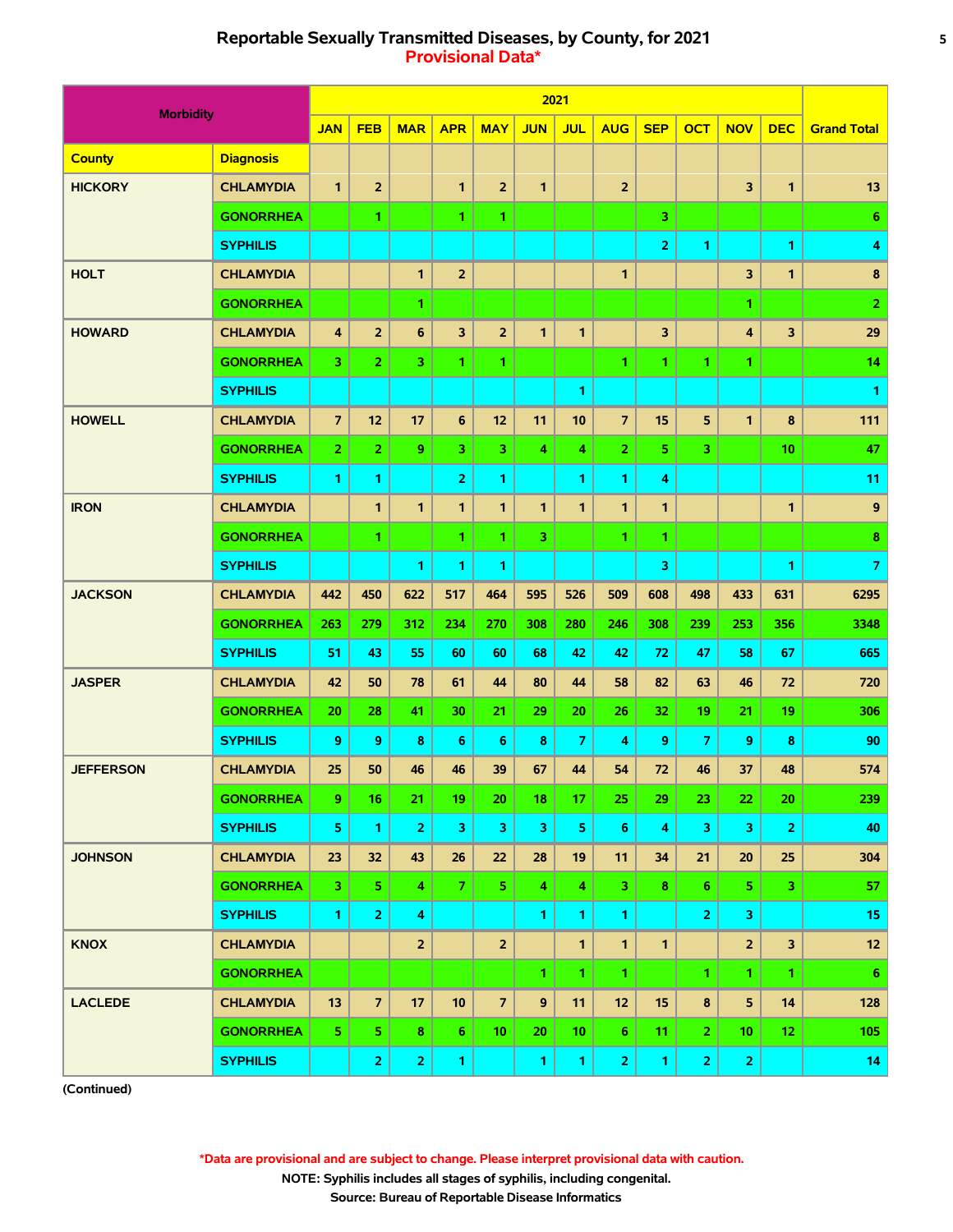# **Reportable Sexually Transmitted Diseases, by County, for 2021 6 Provisional Data\***

|                   |                  |                |                |                  |                         |                         |                | 2021           |                |                         |                         |                  |                |                    |
|-------------------|------------------|----------------|----------------|------------------|-------------------------|-------------------------|----------------|----------------|----------------|-------------------------|-------------------------|------------------|----------------|--------------------|
| <b>Morbidity</b>  |                  | <b>JAN</b>     | <b>FEB</b>     | <b>MAR</b>       | <b>APR</b>              | <b>MAY</b>              | <b>JUN</b>     | <b>JUL</b>     | <b>AUG</b>     | <b>SEP</b>              | <b>OCT</b>              | <b>NOV</b>       | <b>DEC</b>     | <b>Grand Total</b> |
| <b>County</b>     | <b>Diagnosis</b> |                |                |                  |                         |                         |                |                |                |                         |                         |                  |                |                    |
| <b>LAFAYETTE</b>  | <b>CHLAMYDIA</b> | $6\phantom{1}$ | 4              | $\boldsymbol{9}$ | 14                      | $\overline{\mathbf{4}}$ | 8              | 9              | 6              | 11                      | 10                      | $\bf 6$          | $\mathbf{9}$   | 96                 |
|                   | <b>GONORRHEA</b> | $\overline{2}$ | 3              | $\overline{2}$   | 1.                      | 4                       | $\overline{2}$ | 3.             | $\overline{2}$ | 4                       | 4                       | 5                | $\overline{3}$ | 35                 |
|                   | <b>SYPHILIS</b>  |                | 1              |                  |                         | 1                       |                | 1              | $\overline{2}$ | 1                       | 1                       | $\overline{2}$   | 1.             | 10                 |
| <b>LAWRENCE</b>   | <b>CHLAMYDIA</b> | $\overline{7}$ | 3              | $6\phantom{1}$   | 5                       | $\overline{\mathbf{4}}$ | 9              | 12             | 3              | $6\phantom{1}6$         | 10                      | 4                | $\overline{7}$ | 76                 |
|                   | <b>GONORRHEA</b> | 4              | 1              |                  | $\overline{2}$          | 5.                      | $\overline{2}$ | 3.             | 1.             | 3                       | $\overline{2}$          | 1                | $\overline{2}$ | 26                 |
|                   | <b>SYPHILIS</b>  |                |                | 4                | 3                       | 3                       | 1              | 3              | 4              | 1                       | 1                       | 2                |                | 22                 |
| <b>LEWIS</b>      | <b>CHLAMYDIA</b> | $\mathbf{1}$   | $\mathbf{1}$   | $\mathbf{1}$     | $\overline{\mathbf{4}}$ |                         | 4              | $\overline{2}$ | 3              | $\overline{\mathbf{4}}$ | 1                       | $\mathbf{1}$     | 9              | 31                 |
|                   | <b>GONORRHEA</b> |                |                |                  |                         |                         |                |                | 1.             |                         | $\overline{2}$          |                  |                | 3                  |
| <b>LINCOLN</b>    | <b>CHLAMYDIA</b> | 11             | 16             | 12               | 13                      | 5                       | 24             | 13             | 10             | 28                      | 20                      | $\overline{7}$   | 14             | 173                |
|                   | <b>GONORRHEA</b> | 4              | 3              | 3                | $\overline{\bf 4}$      | 5.                      | 17             | 4              | 6              |                         | 3                       | 5                | 5              | 59                 |
|                   | <b>SYPHILIS</b>  | 1              |                | 1                |                         | 1                       | 1              | 1              | 1              |                         |                         | 1                |                | $\overline{7}$     |
| <b>LINN</b>       | <b>CHLAMYDIA</b> | 2 <sup>2</sup> | $\overline{2}$ | $\overline{2}$   | $\overline{\mathbf{4}}$ | $\overline{2}$          | $\overline{2}$ | $\mathbf{1}$   | 3              | $\overline{2}$          | $\mathbf{1}$            | $\overline{7}$   | $\overline{2}$ | 30                 |
|                   | <b>GONORRHEA</b> |                |                | $\overline{2}$   |                         |                         |                |                | 1.             | 1                       |                         | 1                |                | 5                  |
|                   | <b>SYPHILIS</b>  |                |                | 1                |                         | 1                       | 1              |                |                |                         |                         |                  | 1              | 4                  |
| <b>LIVINGSTON</b> | <b>CHLAMYDIA</b> | $\mathbf{1}$   | 5              | $\overline{7}$   | $\overline{7}$          | $6\phantom{1}$          |                | $\overline{2}$ | 9              | $\overline{2}$          | 5                       | 5                | $\mathbf{1}$   | 50                 |
|                   | <b>GONORRHEA</b> |                | 1              | 3                | $\overline{2}$          | 1.                      |                |                |                |                         |                         |                  | $\overline{2}$ | 9                  |
|                   | <b>SYPHILIS</b>  |                |                |                  |                         |                         |                |                | 1              | 1                       |                         |                  |                | $\overline{2}$     |
| <b>MACON</b>      | <b>CHLAMYDIA</b> | 3              | 4              | $\boldsymbol{4}$ | $\overline{2}$          | 3                       |                | 5              | 4              | 3                       |                         | 1                | 5              | 34                 |
|                   | <b>GONORRHEA</b> | 3.             |                |                  | $\overline{2}$          | $\overline{2}$          |                | 1.             |                | 1                       |                         |                  | 3              | 12                 |
| <b>MADISON</b>    | <b>CHLAMYDIA</b> | 6              | 1              | $\mathbf{1}$     |                         | 3                       | $\overline{2}$ | $\mathbf{1}$   | 1              |                         | 3                       | $\overline{2}$   | 3              | 23                 |
|                   | <b>GONORRHEA</b> |                |                |                  | 1                       | $\mathbf{2}$            |                |                | 4              |                         | 1                       |                  | 1.             | 9                  |
|                   | <b>SYPHILIS</b>  |                | 1              |                  | 1.                      | $\overline{2}$          | $\mathbf{1}$   |                |                |                         |                         |                  | 1.             | $\bf 6$            |
| <b>MARIES</b>     | <b>CHLAMYDIA</b> |                | 1              |                  | $\mathbf{1}$            | $\mathbf{1}$            | $\mathbf{1}$   |                | $\mathbf{1}$   |                         | $\mathbf{1}$            |                  | $\mathbf{1}$   | $\overline{z}$     |
|                   | <b>GONORRHEA</b> |                |                |                  |                         | $\mathbf{1}$            |                |                |                |                         |                         |                  |                | 1.                 |
| <b>MARION</b>     | <b>CHLAMYDIA</b> | $\overline{7}$ | 6              | 15               | 9                       | $\pmb{8}$               | 10             | 16             | 15             | 21                      | 6                       | $\boldsymbol{9}$ | 13             | 135                |
|                   | <b>GONORRHEA</b> | 7 <sup>1</sup> | 11             | 9                | 8                       | 6.                      | 9              | 5.             | 16             | 14                      | 6.                      | 3                | 5 <sub>1</sub> | 99                 |
|                   | <b>SYPHILIS</b>  | $\mathbf{1}$   |                |                  |                         |                         |                |                |                | 1                       |                         |                  |                | $\overline{2}$     |
| <b>MCDONALD</b>   | <b>CHLAMYDIA</b> | 13             | 5              | 13               | 5 <sub>5</sub>          | $\overline{2}$          | 5              | 8              | 3              | 10                      | $6\phantom{1}$          | $\overline{7}$   | $\mathbf{1}$   | 78                 |
|                   | <b>GONORRHEA</b> | 3 <sup>1</sup> | 4              | 8                | 3                       | 3                       | 4              |                | 2 <sup>1</sup> |                         | $\mathbf{2}$            | $\mathbf{1}$     | $\mathbf{2}$   | 32                 |
|                   | <b>SYPHILIS</b>  |                |                | $\overline{2}$   | $\mathbf{2}$            | $\mathbf{2}$            |                |                |                | 4                       | $\overline{\mathbf{2}}$ | 3                | 3              | 18                 |

**(Continued)**

 **\*Data are provisional and are subject to change. Please interpret provisional data with caution.**

 **NOTE: Syphilis includes all stages of syphilis, including congenital.**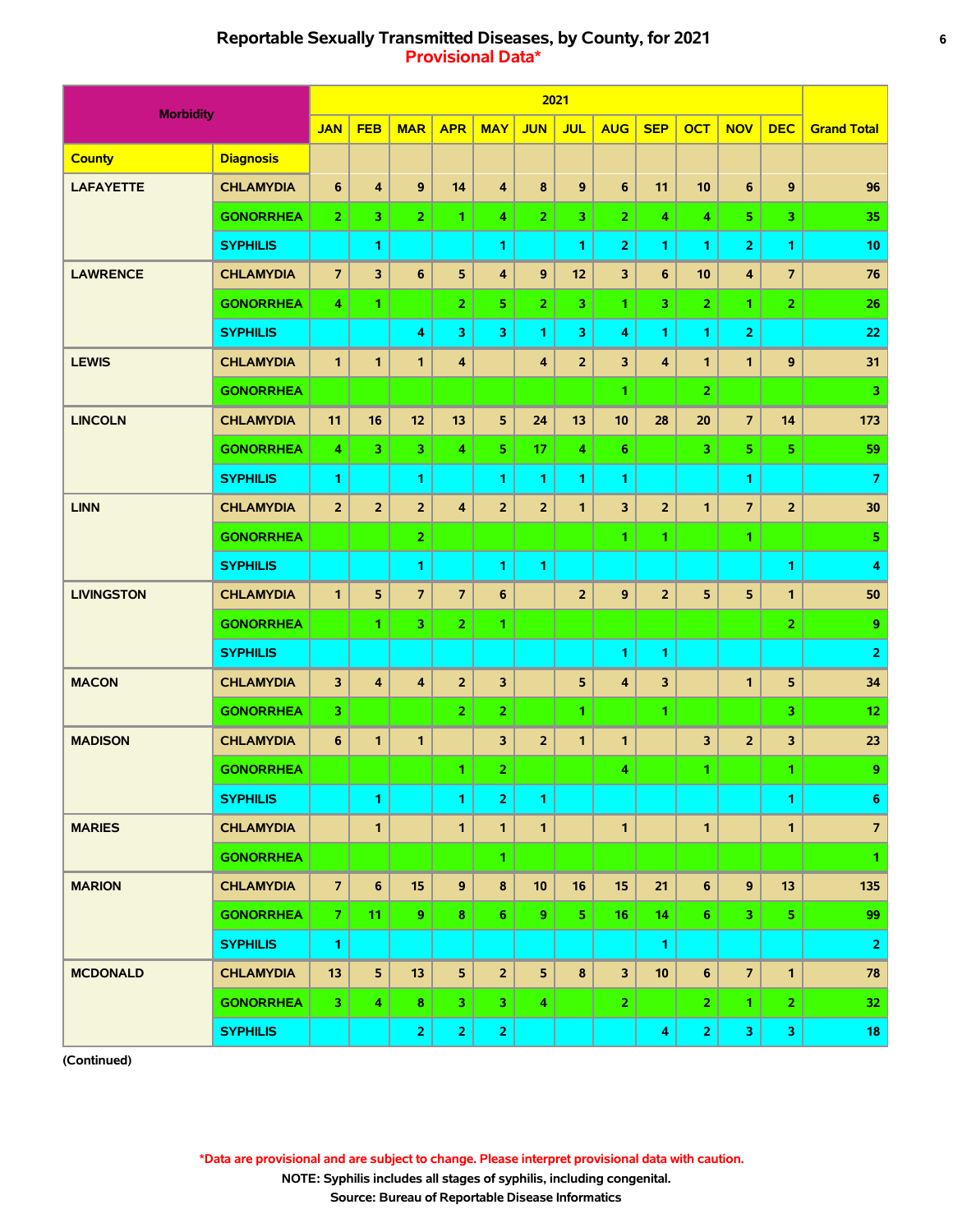# **Reportable Sexually Transmitted Diseases, by County, for 2021 7 Provisional Data\***

|                    |                  |                         |                |                         |                |                         |                         | 2021           |                         |                         |                |                         |                |                    |
|--------------------|------------------|-------------------------|----------------|-------------------------|----------------|-------------------------|-------------------------|----------------|-------------------------|-------------------------|----------------|-------------------------|----------------|--------------------|
| <b>Morbidity</b>   |                  | <b>JAN</b>              | <b>FEB</b>     | <b>MAR</b>              | <b>APR</b>     | <b>MAY</b>              | <b>JUN</b>              | <b>JUL</b>     | <b>AUG</b>              | <b>SEP</b>              | <b>OCT</b>     | <b>NOV</b>              | <b>DEC</b>     | <b>Grand Total</b> |
| <b>County</b>      | <b>Diagnosis</b> |                         |                |                         |                |                         |                         |                |                         |                         |                |                         |                |                    |
| <b>MERCER</b>      | <b>CHLAMYDIA</b> | $\mathbf{1}$            | $\mathbf{1}$   |                         | $\mathbf{1}$   | 1                       | $\mathbf{1}$            |                |                         | $\mathbf{1}$            | 3              | $\mathbf{1}$            |                | 10                 |
|                    | <b>GONORRHEA</b> | 1.                      |                |                         |                |                         |                         |                |                         |                         | 1              |                         |                | $\overline{2}$     |
|                    | <b>SYPHILIS</b>  |                         |                |                         |                |                         |                         |                |                         | 1                       |                |                         |                | 1                  |
| <b>MILLER</b>      | <b>CHLAMYDIA</b> | $\mathbf{1}$            | $\overline{4}$ | 5                       | $6\phantom{1}$ | $\overline{2}$          | 6                       | $6\phantom{a}$ | $\overline{7}$          | $\overline{\mathbf{4}}$ | $6\phantom{1}$ | $\overline{7}$          | $\mathbf{9}$   | 63                 |
|                    | <b>GONORRHEA</b> | $\mathbf{1}$            |                | 1                       | 1              |                         | 1                       | 1.             | 4                       | 5                       | 2              | 2                       | 1.             | 19                 |
|                    | <b>SYPHILIS</b>  | 1.                      | 1              |                         |                | 1                       |                         | $\overline{2}$ | 2                       | 1                       | 1              | $\overline{2}$          | 1              | 12                 |
| <b>MISSISSIPPI</b> | <b>CHLAMYDIA</b> | 5                       | 10             | 13                      | 5              | 10                      | 14                      | 8              | 5                       | 3                       | $\overline{7}$ | 9                       | 18             | 107                |
|                    | <b>GONORRHEA</b> | 6                       | 4              | 6                       | $\overline{3}$ | 6                       | 4                       | 4              | $\overline{2}$          | $\overline{2}$          | 3              | 4                       | 8              | 52                 |
|                    | <b>SYPHILIS</b>  |                         |                | 1                       |                | 1                       | 2                       | 2              |                         |                         |                |                         | 1              | 7                  |
| <b>MONITEAU</b>    | <b>CHLAMYDIA</b> | $\overline{\mathbf{3}}$ | 3              | 4                       | 3              | 5                       | $\overline{2}$          | $\mathbf{1}$   | 6                       | 4                       | $\overline{2}$ | 3                       | 3              | 39                 |
|                    | <b>GONORRHEA</b> | 1.                      | 1              | 1                       | 1              |                         | 1                       | 1.             |                         | 1                       | 1              |                         |                | 8                  |
|                    | <b>SYPHILIS</b>  |                         |                |                         |                | 1.                      |                         |                | 1                       |                         |                |                         | 1              | 3                  |
| <b>MONROE</b>      | <b>CHLAMYDIA</b> | $\mathbf{1}$            | $\overline{2}$ | $\overline{2}$          | 1              | 3                       | $\overline{2}$          | 3              | $\overline{2}$          | $\overline{2}$          |                | 1                       | $\overline{2}$ | 21                 |
|                    | <b>GONORRHEA</b> |                         | $\overline{2}$ |                         |                |                         |                         | 3.             | 1.                      | $\overline{2}$          |                |                         |                | 8                  |
| <b>MONTGOMERY</b>  | <b>CHLAMYDIA</b> | $\mathbf{1}$            | 3              | 3                       |                | $\overline{2}$          | 4                       |                | $\overline{2}$          | $\mathbf{1}$            | 3              | $\overline{2}$          | $\overline{2}$ | 23                 |
|                    | <b>GONORRHEA</b> | 1.                      | 3              | 3                       | $\overline{2}$ |                         |                         |                |                         |                         |                | $\overline{2}$          |                | 11                 |
|                    | <b>SYPHILIS</b>  |                         | 1              | 1                       |                |                         |                         | 1              |                         |                         |                | 1                       |                | 4                  |
| <b>MORGAN</b>      | <b>CHLAMYDIA</b> | 6                       |                | 4                       |                | 1                       | 6                       | 1              | $\overline{2}$          | $\overline{2}$          | 3              |                         | 5              | 30                 |
|                    | <b>GONORRHEA</b> | $\overline{2}$          | 3              | $\overline{2}$          |                | $\overline{2}$          | 3.                      |                | 2                       | 3                       | 3.             | $\mathbf{1}$            |                | 21                 |
|                    | <b>SYPHILIS</b>  |                         |                | $\overline{2}$          |                |                         |                         |                |                         |                         |                |                         | 1              | 3                  |
| <b>NEW MADRID</b>  | <b>CHLAMYDIA</b> | 11                      | 5              | 3                       | 14             | 14                      | 11                      | 8              | $\overline{7}$          | 11                      | 9              | $6\phantom{1}$          | 8              | 107                |
|                    | <b>GONORRHEA</b> | 10                      | 1              | 3                       | 5              | 7 <sup>1</sup>          | 5                       | 1.             | 1.                      | 5                       | 6              | $\mathbf{1}$            | $\mathbf{1}$   | 46                 |
|                    | <b>SYPHILIS</b>  | $\mathbf{1}$            |                | $\mathbf 2$             | 6              | 4                       | 4                       | 3              | $\mathbf{3}$            | 4                       | 3              | $\overline{2}$          | $\overline{z}$ | 39                 |
| <b>NEWTON</b>      | <b>CHLAMYDIA</b> | 14                      | 12             | 26                      | 21             | 27                      | 9                       | 14             | 12                      | 26                      | 21             | 19                      | 14             | 215                |
|                    | <b>GONORRHEA</b> | 5                       | 6              | 10                      | 11             | 9                       | 3.                      | 4              | 6 <sup>1</sup>          | 6                       | 14             | $\overline{\mathbf{5}}$ | 6              | 85                 |
|                    | <b>SYPHILIS</b>  | $\overline{2}$          | $\mathbf{1}$   | $\overline{2}$          | 3              | 3                       | 4                       | $\overline{2}$ | 3                       |                         | $\overline{2}$ | $\overline{2}$          | $6\phantom{1}$ | 30                 |
| <b>NODAWAY</b>     | <b>CHLAMYDIA</b> | 14                      | 10             | $\boldsymbol{8}$        | 26             | $\overline{7}$          | 9                       | 10             | $\overline{\mathbf{4}}$ | 24                      | 21             | 18                      | 14             | 165                |
|                    | <b>GONORRHEA</b> | 3                       | 4              | 1                       | 4              | $\mathbf{2}$            | 1.                      | $\mathbf{1}$   |                         | $\overline{2}$          |                | $\mathbf{2}$            |                | 20                 |
|                    | <b>SYPHILIS</b>  |                         |                |                         |                |                         |                         | 2 <sup>1</sup> | $\mathbf{1}$            |                         | $\mathbf{1}$   |                         | $\mathbf{1}$   | ${\bf 5}$          |
| <b>OREGON</b>      | <b>CHLAMYDIA</b> | $\overline{2}$          | $\mathbf{3}$   | $\overline{\mathbf{4}}$ | $\overline{2}$ | $\overline{\mathbf{4}}$ | $\overline{\mathbf{4}}$ | 3              | $\overline{\mathbf{3}}$ |                         |                |                         |                | 25                 |
|                    | <b>GONORRHEA</b> |                         |                |                         | $\mathbf{1}$   |                         | $\mathbf{1}$            |                | 2 <sub>1</sub>          | $\mathbf{1}$            | $\mathbf{1}$   | $\mathbf{1}$            |                | 7 <sup>1</sup>     |

**(Continued)**

 **\*Data are provisional and are subject to change. Please interpret provisional data with caution.**

 **NOTE: Syphilis includes all stages of syphilis, including congenital.**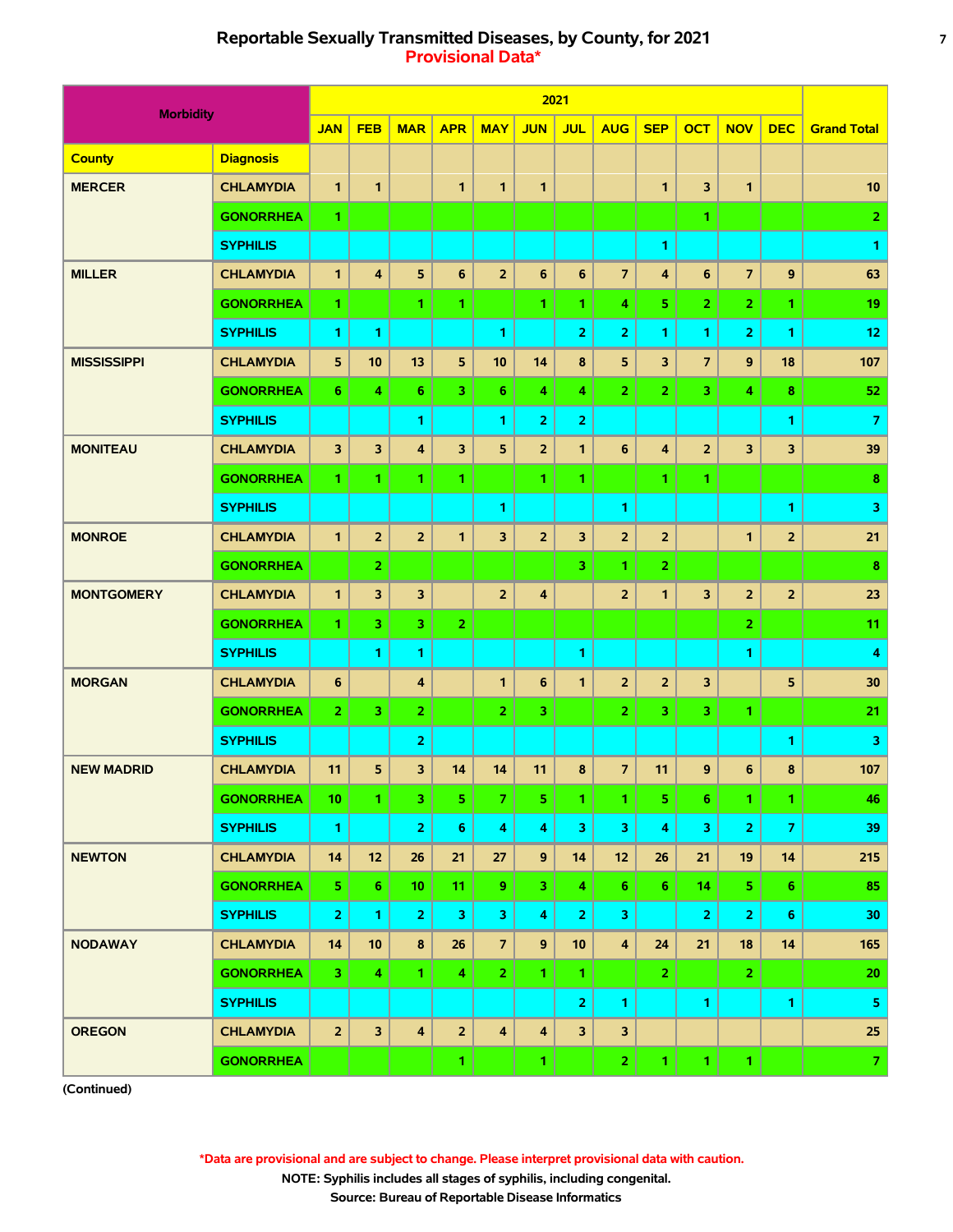# **Reportable Sexually Transmitted Diseases, by County, for 2021 8 Provisional Data\***

|                  |                  |                |                |                    |                         |                         |                | 2021                    |                 |                         |                         |                         |                |                    |
|------------------|------------------|----------------|----------------|--------------------|-------------------------|-------------------------|----------------|-------------------------|-----------------|-------------------------|-------------------------|-------------------------|----------------|--------------------|
| <b>Morbidity</b> |                  | <b>JAN</b>     | <b>FEB</b>     | <b>MAR</b>         | <b>APR</b>              | <b>MAY</b>              | <b>JUN</b>     | <b>JUL</b>              | <b>AUG</b>      | <b>SEP</b>              | <b>OCT</b>              | <b>NOV</b>              | <b>DEC</b>     | <b>Grand Total</b> |
| <b>County</b>    | <b>Diagnosis</b> |                |                |                    |                         |                         |                |                         |                 |                         |                         |                         |                |                    |
| <b>OSAGE</b>     | <b>CHLAMYDIA</b> | $\overline{2}$ | $\overline{2}$ | $\mathbf{1}$       | $\mathbf{1}$            | $\overline{2}$          | $\mathbf{1}$   | $\mathbf{1}$            | $\overline{2}$  | $\overline{2}$          | $\mathbf{1}$            | $\overline{2}$          |                | 17                 |
|                  | <b>GONORRHEA</b> |                |                | 1                  |                         | $\mathbf{2}$            | 1.             |                         |                 |                         | 1                       |                         | 1.             | 6                  |
|                  | <b>SYPHILIS</b>  |                |                |                    |                         |                         | 1              | 1.                      | 1.              |                         |                         |                         |                | 3                  |
| <b>OZARK</b>     | <b>CHLAMYDIA</b> |                | $\overline{2}$ | $\overline{2}$     | $\mathbf{1}$            | 1                       | 3              |                         | 1               |                         |                         |                         | $\overline{2}$ | 12                 |
|                  | <b>GONORRHEA</b> |                | 1              |                    |                         |                         |                |                         |                 |                         |                         |                         | 1.             | $\overline{2}$     |
|                  | <b>SYPHILIS</b>  |                |                |                    |                         |                         | 1              |                         | 1               |                         |                         |                         |                | $\overline{2}$     |
| <b>PEMISCOT</b>  | <b>CHLAMYDIA</b> | 10             | 8              | 23                 | 12                      | 8                       | 20             | 5                       | 16              | 13                      | 6                       | $\overline{7}$          | 16             | 144                |
|                  | <b>GONORRHEA</b> | 6              | 6              | 13                 | $\overline{7}$          | 10                      | 8              | 3                       | 8               | 9                       | 5                       | 5 <sub>1</sub>          | $\overline{7}$ | 87                 |
|                  | <b>SYPHILIS</b>  |                | 1              | 1                  |                         |                         | 1              | $\overline{2}$          | 1.              | 6                       | 3                       | $\mathbf{1}$            | 3              | 19                 |
| <b>PERRY</b>     | <b>CHLAMYDIA</b> | 5              | 5              | 5                  | 3                       | 3                       | 8              | 4                       | 3               | $\overline{\mathbf{3}}$ | $\overline{2}$          | 4                       | 5              | 50                 |
|                  | <b>GONORRHEA</b> |                |                | 3                  | $\overline{2}$          | $\overline{2}$          | $\overline{2}$ | з.                      | 3.              |                         |                         | $\overline{2}$          |                | 17                 |
|                  | <b>SYPHILIS</b>  |                |                |                    |                         |                         | 3              |                         |                 |                         |                         |                         |                | 3                  |
| <b>PETTIS</b>    | <b>CHLAMYDIA</b> | 11             | 10             | 19                 | 13                      | $6\phantom{a}$          | 9              | $\overline{7}$          | 19              | 21                      | 11                      | 10                      | 24             | 160                |
|                  | <b>GONORRHEA</b> | 6              | 4              | 17                 | 8                       | 1.                      | $\overline{7}$ | 1.                      | 9               | 8                       | 3                       | $\overline{\mathbf{3}}$ | 4              | 71                 |
|                  | <b>SYPHILIS</b>  | $\overline{2}$ | 3              | $\overline{2}$     | $\overline{2}$          | 4                       | $\overline{2}$ | 5                       | 5               | 3                       | 1                       |                         | 1              | 30                 |
| <b>PHELPS</b>    | <b>CHLAMYDIA</b> | $\mathbf{9}$   | 13             | 14                 | 10                      | 8                       | 15             | 14                      | 9               | 16                      | 8                       | 10                      | 19             | 145                |
|                  | <b>GONORRHEA</b> | 6              | 9              | 12                 | $\overline{7}$          | 6                       | $\overline{7}$ | 3.                      | 2 <sup>1</sup>  | 8                       | 5                       | 3                       | $\overline{2}$ | 70                 |
|                  | <b>SYPHILIS</b>  | 1              |                |                    |                         |                         |                |                         |                 | 3                       | 1                       |                         |                | 5                  |
| <b>PIKE</b>      | <b>CHLAMYDIA</b> | 2 <sup>2</sup> | $\mathbf{1}$   | 3                  | $\overline{2}$          | 4                       | 5              |                         | 5               | $\overline{\mathbf{4}}$ | $\mathbf{1}$            | $\overline{2}$          | 3              | 32                 |
|                  | <b>GONORRHEA</b> | 3.             |                | $\overline{2}$     |                         | 1.                      | 1.             |                         |                 | $\overline{2}$          |                         | $\overline{2}$          | $\mathbf{1}$   | 12 <sub>2</sub>    |
|                  | <b>SYPHILIS</b>  | 1              |                | 1                  |                         |                         |                |                         |                 |                         | 1                       |                         |                | 3                  |
| <b>PLATTE</b>    | <b>CHLAMYDIA</b> | 33             | 34             | 48                 | 33                      | 23                      | 48             | 41                      | 26              | 41                      | 38                      | 34                      | 53             | 452                |
|                  | <b>GONORRHEA</b> | 13             | 14             | 12 <sub>2</sub>    | 5 <sub>1</sub>          | 6 <sub>1</sub>          | 16             | 9 <sup>°</sup>          | 11 <sub>1</sub> | 20                      | 15                      | $\overline{7}$          | 14             | 142                |
|                  | <b>SYPHILIS</b>  | 3              | $\overline{2}$ | $\overline{\bf 4}$ |                         | 4                       |                | $\overline{\mathbf{3}}$ | $\overline{2}$  | 8                       | $\overline{2}$          | 3                       | 3              | 34                 |
| <b>POLK</b>      | <b>CHLAMYDIA</b> | $\overline{7}$ | $\bf 6$        | 12 <sub>2</sub>    | 10                      | $\pmb{8}$               | 11             | 10                      | 8               | 12                      | $6\phantom{1}$          | $\boldsymbol{9}$        | $\overline{7}$ | 106                |
|                  | <b>GONORRHEA</b> | 4.             | 3              | 4                  | $\overline{\mathbf{5}}$ | 3 <sub>1</sub>          | 3.             | 7 <sup>1</sup>          | 2 <sub>1</sub>  | 5                       | $\overline{\mathbf{3}}$ | 6 <sup>1</sup>          | 5 <sup>1</sup> | 50                 |
|                  | <b>SYPHILIS</b>  |                | 1              |                    | $\mathbf{2}$            |                         | $\overline{2}$ |                         | 3               | $\overline{2}$          | 3                       |                         |                | 13                 |
| <b>PULASKI</b>   | <b>CHLAMYDIA</b> | 30             | 25             | 50                 | 19                      | 24                      | 36             | 29                      | 20              | 32                      | 23                      | 17                      | 27             | 332                |
|                  | <b>GONORRHEA</b> | 8              | 5              | $\overline{7}$     | $\mathbf{7}$            | 7 <sup>1</sup>          | 16             | $\mathbf{7}$            | 5.              | 12 <sub>2</sub>         | 8                       | $6\phantom{a}$          | 11             | 99                 |
|                  | <b>SYPHILIS</b>  | $\mathbf{1}$   |                |                    |                         |                         |                | $\mathbf{1}$            | $\mathbf{1}$    | $\overline{2}$          | $\overline{2}$          | $\mathbf{1}$            | $\mathbf{1}$   | 9                  |
| <b>PUTNAM</b>    | <b>CHLAMYDIA</b> | $\mathbf{1}$   |                | $\mathbf{1}$       | $\overline{2}$          | $\overline{\mathbf{3}}$ |                | $\mathbf{1}$            | $\overline{2}$  | $\overline{2}$          | $\mathbf{1}$            | $\overline{\mathbf{2}}$ | $\mathbf{1}$   | 16                 |

**(Continued)**

 **\*Data are provisional and are subject to change. Please interpret provisional data with caution.**

 **NOTE: Syphilis includes all stages of syphilis, including congenital.**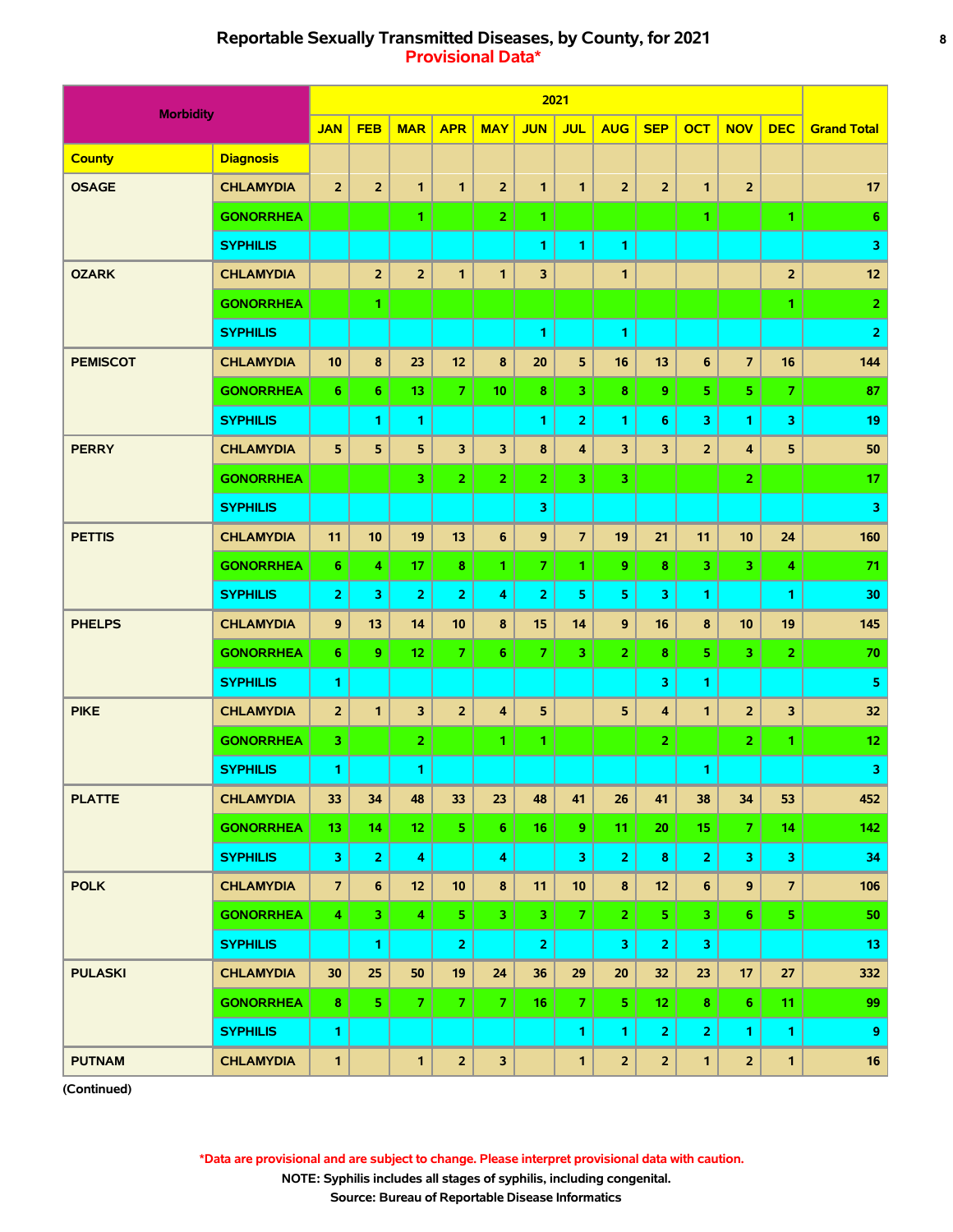# **Reportable Sexually Transmitted Diseases, by County, for 2021 9 Provisional Data\***

|                  |                  |                |                |                         |                         |                | 2021            |                         |                         |                         |                         |                         |                |                         |
|------------------|------------------|----------------|----------------|-------------------------|-------------------------|----------------|-----------------|-------------------------|-------------------------|-------------------------|-------------------------|-------------------------|----------------|-------------------------|
| <b>Morbidity</b> |                  | <b>JAN</b>     | <b>FEB</b>     | <b>MAR</b>              | <b>APR</b>              | <b>MAY</b>     | <b>JUN</b>      | <b>JUL</b>              | <b>AUG</b>              | <b>SEP</b>              | <b>OCT</b>              | <b>NOV</b>              | <b>DEC</b>     | <b>Grand Total</b>      |
| <b>County</b>    | <b>Diagnosis</b> |                |                |                         |                         |                |                 |                         |                         |                         |                         |                         |                |                         |
| <b>RALLS</b>     | <b>CHLAMYDIA</b> | $\overline{2}$ | $\overline{2}$ | 3                       | $\mathbf{1}$            | $\mathbf{1}$   |                 | $\overline{\mathbf{3}}$ | $6\phantom{a}$          | $\overline{\mathbf{4}}$ | $\overline{\mathbf{3}}$ | $\mathbf{1}$            | $\mathbf{1}$   | 27                      |
|                  | <b>GONORRHEA</b> | 1              |                | $\overline{2}$          | $\mathbf{1}$            | $\overline{2}$ | 4               |                         | 1.                      |                         | 5.                      | 1                       |                | 17                      |
| <b>RANDOLPH</b>  | <b>CHLAMYDIA</b> | 5              | 4              | 8                       | $\overline{7}$          | 8              | 9               | 5                       | 10                      | 15                      | $\overline{\mathbf{4}}$ | 11                      | $\overline{7}$ | 93                      |
|                  | <b>GONORRHEA</b> | $\overline{2}$ | 4              | 3                       | 3                       | 3              | 3               | 1.                      | $\overline{3}$          | 4                       | 6                       | 1                       | $\overline{2}$ | 35                      |
|                  | <b>SYPHILIS</b>  | 1              |                |                         | 1                       |                |                 |                         |                         |                         |                         |                         | 1.             | 3                       |
| <b>RAY</b>       | <b>CHLAMYDIA</b> | 10             | 5              | 17                      | $\overline{7}$          | $\overline{7}$ | $\overline{2}$  | $\overline{\mathbf{4}}$ | $\overline{\mathbf{4}}$ | $\overline{7}$          | $\mathbf{9}$            | $\overline{\mathbf{4}}$ | 5              | 81                      |
|                  | <b>GONORRHEA</b> | $\overline{2}$ | $\overline{2}$ | 5                       | $\mathbf{1}$            | 3              | 1               | 1.                      | 1.                      | 6                       | 1.                      |                         | 3              | 26                      |
|                  | <b>SYPHILIS</b>  |                | 1              |                         |                         |                |                 |                         |                         | 1                       |                         |                         |                | $\overline{\mathbf{2}}$ |
| <b>REYNOLDS</b>  | <b>CHLAMYDIA</b> | $\overline{2}$ |                | $\mathbf{1}$            |                         |                | $\mathbf{1}$    |                         | $\mathbf{1}$            |                         |                         | $\mathbf{1}$            |                | $\bf 6$                 |
|                  | <b>GONORRHEA</b> | 1              |                |                         |                         |                |                 |                         |                         |                         | $\mathbf{1}$            |                         |                | $\overline{2}$          |
|                  | <b>SYPHILIS</b>  |                |                |                         | $\overline{2}$          | 1              | 3               | 1.                      | 1.                      | 1                       | $\overline{2}$          |                         | 1              | 12                      |
| <b>RIPLEY</b>    | <b>CHLAMYDIA</b> | 4              | $\overline{2}$ | $\overline{\mathbf{4}}$ | $\overline{\mathbf{4}}$ | $\overline{2}$ | $\overline{2}$  | 3                       | $\mathbf{1}$            | 5                       | $\mathbf{1}$            | 3                       | $\overline{2}$ | 33                      |
|                  | <b>GONORRHEA</b> | 4              | 1.             | 5                       | $\overline{\mathbf{3}}$ |                | 4               | 3                       |                         | 3                       | 1.                      | $\overline{\mathbf{3}}$ | 2 <sup>1</sup> | 29                      |
|                  | <b>SYPHILIS</b>  | $\mathbf{1}$   | 1              | 3                       | $\overline{2}$          | 1              |                 | 1                       | 3                       | 3                       |                         | $\overline{2}$          |                | 17                      |
| <b>SALINE</b>    | <b>CHLAMYDIA</b> | 11             | 6              | 11                      | 14                      | 8              | 11              | 6                       | 5                       | 15                      | $\overline{\mathbf{4}}$ | $\overline{7}$          | 9              | 107                     |
|                  | <b>GONORRHEA</b> | 3              | $\overline{2}$ | 3                       | 3                       | $\overline{2}$ | 4               | 5                       | $\overline{3}$          | 4                       | 4                       | 4                       | 9              | 46                      |
|                  | <b>SYPHILIS</b>  |                |                |                         |                         |                |                 |                         |                         | $\overline{2}$          | 1                       |                         | 2              | $\overline{\mathbf{5}}$ |
| <b>SCHUYLER</b>  | <b>CHLAMYDIA</b> | 3              |                | $\mathbf{1}$            | $\overline{2}$          | 3              | $\overline{2}$  |                         | 3                       |                         |                         |                         | 3              | 17                      |
|                  | <b>GONORRHEA</b> |                |                |                         |                         | 1              |                 |                         |                         | 1                       |                         |                         |                | $\overline{2}$          |
| <b>SCOTLAND</b>  | <b>CHLAMYDIA</b> | $\overline{2}$ | 1              | $\mathbf{1}$            |                         | 1              |                 |                         | $\mathbf{1}$            | $\overline{2}$          | 1                       | 1                       |                | 10                      |
|                  | <b>GONORRHEA</b> |                |                |                         |                         |                |                 |                         |                         |                         | $\mathbf{1}$            |                         |                | $\mathbf{1}$            |
| <b>SCOTT</b>     | <b>CHLAMYDIA</b> | 16             | 10             | 14                      | 17                      | 20             | 30              | 23                      | 15                      | 20                      | 19                      | 21                      | 21             | 226                     |
|                  | <b>GONORRHEA</b> | 12             | 6 <sub>1</sub> | 6 <sub>1</sub>          | 11                      | 20             | 13 <sub>1</sub> | 16                      | 5 <sub>1</sub>          | 10                      | 8                       | 10                      | $\overline{7}$ | 124                     |
|                  | <b>SYPHILIS</b>  | 4              | 1              | 4                       | 5                       | 3              | 1               | 4                       | 4                       | $\overline{2}$          | 3                       | $\overline{z}$          | 3              | 41                      |
| <b>SHANNON</b>   | <b>CHLAMYDIA</b> | 3              |                | 3                       |                         | 1              | 1               | 1                       |                         | $\mathbf{1}$            | $\mathbf{1}$            |                         | $\mathbf{1}$   | 12 <sub>2</sub>         |
|                  | <b>GONORRHEA</b> |                |                |                         |                         | 1              |                 |                         |                         |                         |                         |                         |                | $\mathbf{1}$            |
|                  | <b>SYPHILIS</b>  |                | 1              |                         |                         |                |                 |                         |                         |                         |                         |                         |                | 1                       |
| <b>SHELBY</b>    | <b>CHLAMYDIA</b> | 1              | 1              |                         |                         |                | $\mathbf{1}$    | $\mathbf{1}$            | $\mathbf{1}$            | $\mathbf{1}$            | $\overline{2}$          |                         |                | $\pmb{8}$               |
|                  | <b>GONORRHEA</b> | $\mathbf{1}$   |                |                         |                         |                | 1               |                         |                         |                         | $\mathbf{1}$            |                         |                | 3 <sub>1</sub>          |

**(Continued)**

 **\*Data are provisional and are subject to change. Please interpret provisional data with caution.**

 **NOTE: Syphilis includes all stages of syphilis, including congenital.**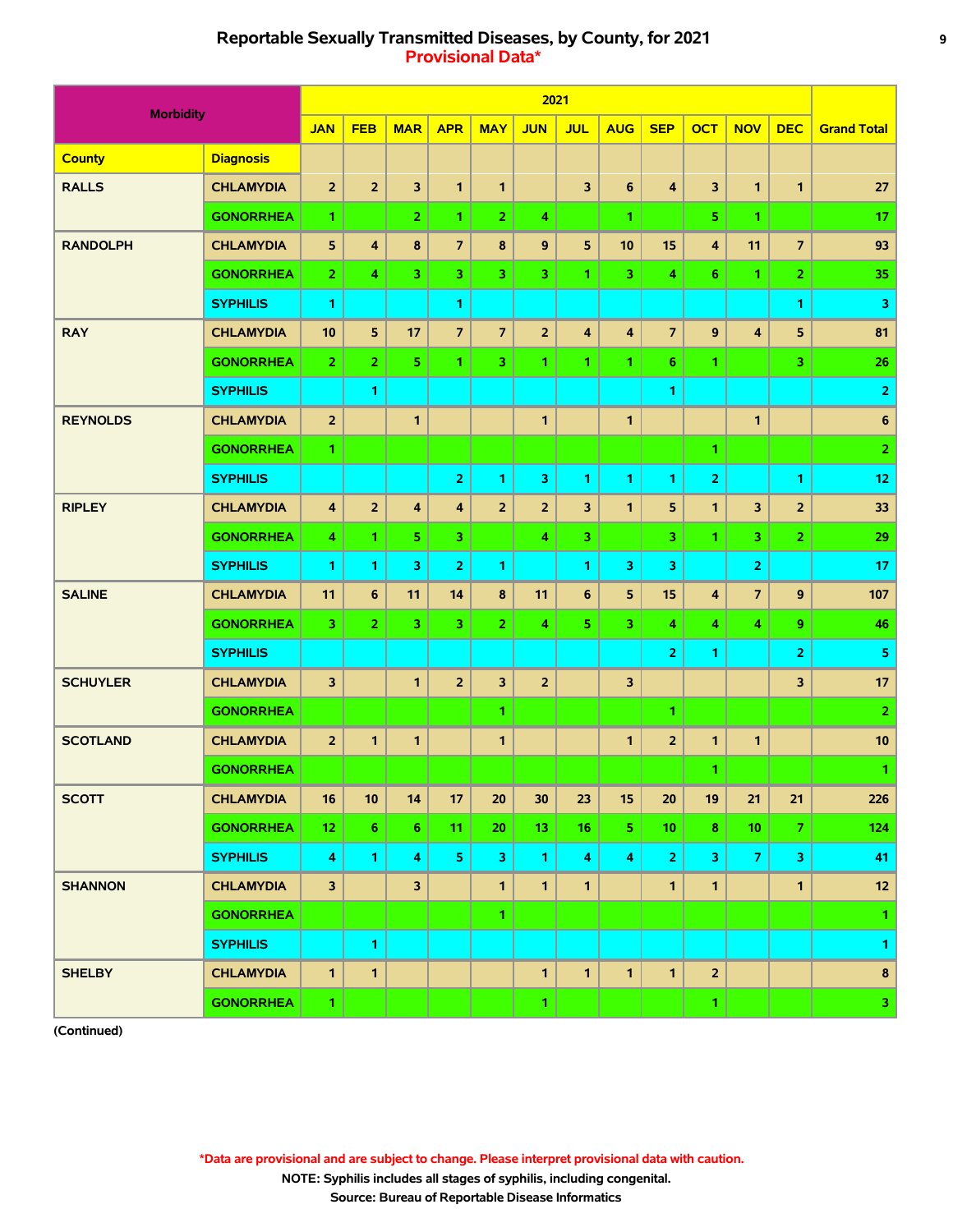# **Reportable Sexually Transmitted Diseases, by County, for 2021 10 Provisional Data\***

|                      |                  |                |                         |                         |                 |                | 2021                    |                |                |                |                |                |                |                    |
|----------------------|------------------|----------------|-------------------------|-------------------------|-----------------|----------------|-------------------------|----------------|----------------|----------------|----------------|----------------|----------------|--------------------|
| <b>Morbidity</b>     |                  | <b>JAN</b>     | <b>FEB</b>              | <b>MAR</b>              | <b>APR</b>      | <b>MAY</b>     | <b>JUN</b>              | <b>JUL</b>     | <b>AUG</b>     | <b>SEP</b>     | <b>OCT</b>     | <b>NOV</b>     | <b>DEC</b>     | <b>Grand Total</b> |
| <b>County</b>        | <b>Diagnosis</b> |                |                         |                         |                 |                |                         |                |                |                |                |                |                |                    |
| <b>ST CHARLES</b>    | <b>CHLAMYDIA</b> | 72             | 90                      | 97                      | 95              | 94             | 118                     | 72             | 94             | 99             | 83             | 79             | 92             | 1085               |
|                      | <b>GONORRHEA</b> | 27             | 13                      | 45                      | 38              | 28             | 34                      | 16             | 28             | 28             | 16             | 28             | 24             | 325                |
|                      | <b>SYPHILIS</b>  | 5              | 4                       | $\overline{7}$          | 6               | 5              | 5                       | 4              | $\overline{2}$ | 4              | $\overline{2}$ | 1              | 8              | 53                 |
| <b>ST CLAIR</b>      | <b>CHLAMYDIA</b> | 1              |                         | $\overline{2}$          |                 | $\overline{2}$ |                         | $\mathbf{1}$   | $\mathbf{1}$   | $\overline{2}$ | $\overline{2}$ |                | 4              | 15                 |
|                      | <b>GONORRHEA</b> |                | 1                       |                         |                 | 1              | 1.                      |                |                | 3.             |                |                | 1.             | $\overline{7}$     |
|                      | <b>SYPHILIS</b>  |                |                         | $\overline{2}$          | 1               |                |                         |                |                |                |                |                |                | 3                  |
| <b>ST FRANCOIS</b>   | <b>CHLAMYDIA</b> | 8              | 9                       | 21                      | 17              | 22             | 24                      | 12             | 13             | 20             | 18             | 15             | 16             | 195                |
|                      | <b>GONORRHEA</b> |                | 4                       | $\overline{2}$          | 6               | 9              | $\overline{7}$          | 3              | 10             | $\overline{7}$ | 6              | $\overline{7}$ | 9              | 70                 |
|                      | <b>SYPHILIS</b>  | 4              | 3                       | 16                      | 9               | 16             | 10                      | 13             | 8              | 10             | 9              | $\overline{2}$ |                | 100                |
| <b>ST LOUIS</b>      | <b>CHLAMYDIA</b> | 351            | 539                     | 543                     | 504             | 431            | 673                     | 487            | 560            | 525            | 460            | 458            | 655            | 6186               |
|                      | <b>GONORRHEA</b> | 222            | 310                     | 325                     | 308             | 218            | 334                     | 239            | 256            | 295            | 225            | 213            | 308            | 3253               |
|                      | <b>SYPHILIS</b>  | 41             | 43                      | 51                      | 45              | 61             | 50                      | 31             | 40             | 51             | 37             | 18             | 24             | 492                |
| <b>ST LOUIS CITY</b> | <b>CHLAMYDIA</b> | 276            | 289                     | 356                     | 290             | 263            | 331                     | 294            | 284            | 348            | 278            | 258            | 389            | 3656               |
|                      | <b>GONORRHEA</b> | 194            | 225                     | 260                     | 190             | 190            | 204                     | 164            | 172            | 176            | 178            | 159            | 204            | 2316               |
|                      | <b>SYPHILIS</b>  | 49             | 42                      | 59                      | 46              | 40             | 49                      | 44             | 32             | 49             | 31             | 24             | 29             | 494                |
| <b>STE GENEVIEVE</b> | <b>CHLAMYDIA</b> | $\overline{4}$ | $\overline{2}$          | $\overline{2}$          | $\mathbf{1}$    | 6              | $\mathbf{1}$            | $\overline{2}$ | 3              | 3              | 3              | 5              | 6              | 38                 |
|                      | <b>GONORRHEA</b> | 1              |                         | 1                       |                 |                | 1.                      |                |                | 1              | $\overline{2}$ |                | 1.             | $\overline{7}$     |
|                      | <b>SYPHILIS</b>  |                |                         |                         |                 |                |                         |                |                | 1              |                |                |                | $\mathbf{1}$       |
| <b>STODDARD</b>      | <b>CHLAMYDIA</b> | 6              | $\overline{\mathbf{3}}$ | 6                       | 10              | 3              | $\overline{7}$          | $\overline{7}$ | 3              | 6              | 4              | 6              | 4              | 65                 |
|                      | <b>GONORRHEA</b> | 3              |                         | 4                       | $\overline{2}$  | 1.             | 1                       | 3              | 3.             | $\mathbf{z}$   | 1              | 2              | 4              | 26                 |
|                      | <b>SYPHILIS</b>  |                |                         | $\overline{\mathbf{2}}$ |                 |                | $\overline{2}$          | 2              | 3              |                | 1              | 3              | $\overline{2}$ | 15                 |
| <b>STONE</b>         | <b>CHLAMYDIA</b> |                | $\overline{2}$          | $\boldsymbol{6}$        | 3               | $\overline{2}$ | 15                      | $\bf{8}$       | $\overline{2}$ | 4              | 5              | $\overline{2}$ | 8              | 57                 |
|                      | <b>GONORRHEA</b> |                |                         | $\mathbf{2}$            |                 | 2 <sub>1</sub> | 10.                     | 3 <sup>1</sup> | 2 <sup>1</sup> | 3 <sup>1</sup> | 1.             | 3 <sup>7</sup> | 3              | 29                 |
|                      | <b>SYPHILIS</b>  |                | 1                       | $\overline{2}$          |                 | $\overline{2}$ | $\overline{2}$          |                | $\mathbf{1}$   | 1.             | 4              |                |                | 13                 |
| <b>SULLIVAN</b>      | <b>CHLAMYDIA</b> |                |                         | $\overline{2}$          | $\mathbf{1}$    | $\mathbf{1}$   | $\overline{2}$          | $\overline{2}$ | $\overline{2}$ |                |                | $\overline{2}$ |                | $12$               |
|                      | <b>GONORRHEA</b> |                |                         | 1                       |                 |                |                         |                | 1.             |                |                |                |                | $\overline{2}$     |
| <b>TANEY</b>         | <b>CHLAMYDIA</b> | 10             | 8                       | 10                      | 10 <sub>1</sub> | 20             | 8                       | 5 <sub>5</sub> | $\overline{7}$ | 11             | 16             | 12             | 20             | 137                |
|                      | <b>GONORRHEA</b> | 3              | $\overline{7}$          | 8                       | 4               | 11             | $\mathcal{I}$           | 8              | 4              | 8              | 7              | $\bf{8}$       | $\mathbf{7}$   | 82                 |
|                      | <b>SYPHILIS</b>  | 3              | $\overline{\mathbf{4}}$ | $\overline{\mathbf{4}}$ | 5 <sub>1</sub>  | 6 <sup>1</sup> | $\overline{\mathbf{4}}$ |                | 2 <sub>1</sub> | 6 <sub>1</sub> | 4              | $\mathbf{7}$   | 9              | 54                 |

**(Continued)**

 **\*Data are provisional and are subject to change. Please interpret provisional data with caution.**

 **NOTE: Syphilis includes all stages of syphilis, including congenital.**